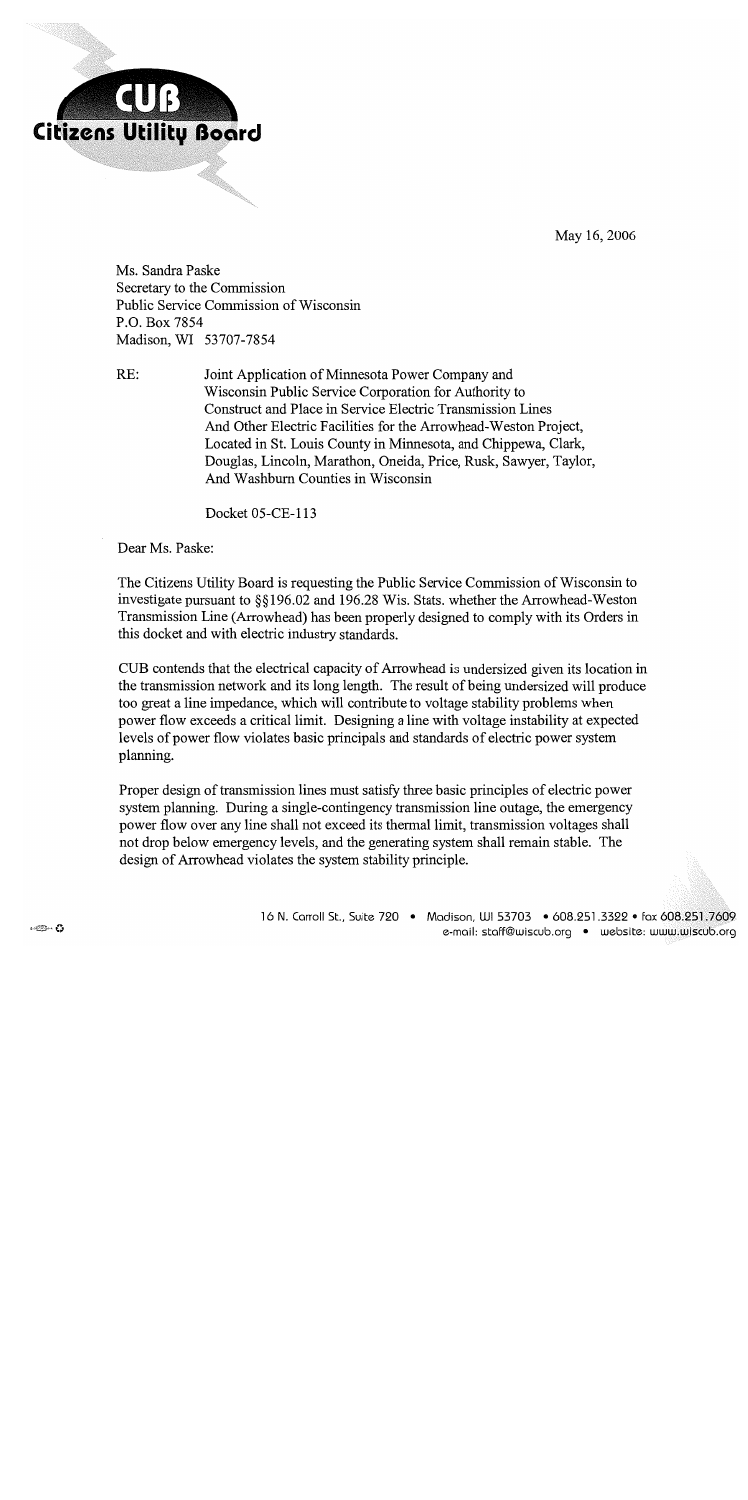May 16, 2006 Page 2

Another goal in electric power systems planning is to satisfy specific planning standards of the North American Electric Reliability Council. The planning standard in question is that which requires no single contingency line outage to result in system instability. The Arrowhead line violates this standard.

By violating principles and standards associated with voltage stability, the undersized design of the Arrowhead line will likely cause unstable power flows that can inflict damage to power plants and cause blackouts in the upper Midwest.

There are three primary reasons why CUB is filing this request with the Commission:

- 1. Larry Thiele, CUB's expert witness in the Arrowhead docket when it was reopened in 2003, is an experienced electrical engineer who has worked for and with Wisconsin utilities in matters of transmission planning. In his testimony in the 2003 Arrowhead proceeding, Mr. Thiele agreed that a new 345 kV transmission connection between the Wisconsin-Upper Michigan System and the Mid-Continent Area Power Pool was appropriate and necessary to ensure reliability. Because of evidence that first became available to CUB just before the hearing in the 2003 proceeding, Mr. Thiele has voluntarily continued examination of the design and expected performance of the Arrowhead line and has brought new concerns to our attention.
- 2. The information that initiated Mr. Thiele's additional analysis was the discovery that the original design and studies supporting the Arrowhead line resulted in a line that was undersized and, therefore, had too great an impedance, which will give rise to system voltage instability. In addition, the Applicants had modified the design of the line with the addition of a phase shifting transformer. Despite such a critical design change, the Applicants never affirmatively noted nor disclosed in their testimony the reasons for or the fact that such a design modification was required. The discovery of the voltage instability flaw and design change by CUB and other intervenors just prior to the Arrowhead hearing in September 2003 did not allow either adequate consideration of the voltage instability flaw and potential adequacy of the design modification nor allow adequate analysis to be conducted to assess the efficacy of the adopted solution or more appropriate alternatives.
- 3. CUB and Mr. Thiele have discussed these matters with one of the Applicants, the American Transmission Company (ATC), but were unable to resolve the concerns regarding the design of the Arrowhead line.

CUB is not in a position to continue an investigation to resolve these issues. Therefore, CUB is asking the Commission to investigate and to take actions to ensure that its orders will result in a proper design of the Arrowhead line.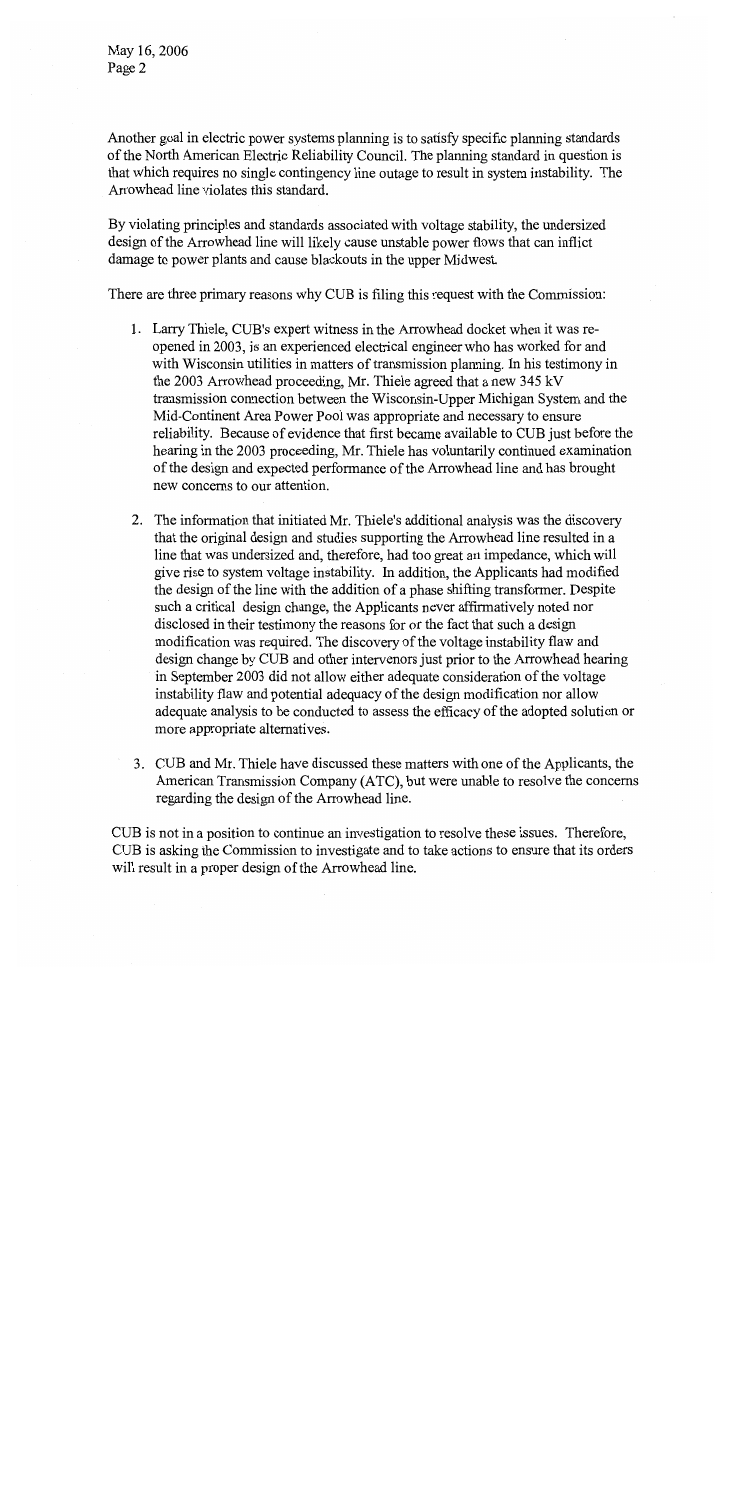May 16, 2006 Page 3

Attached is a document written by Mr. Thiele on behalf of CUB, which explains our concerns with the design of the Arrowhead line.

Thank you for your attention to this matter.

Sincerely. Charlie Higley

Executive Director Citizens Utility Board cc: 05-CE-113 Service List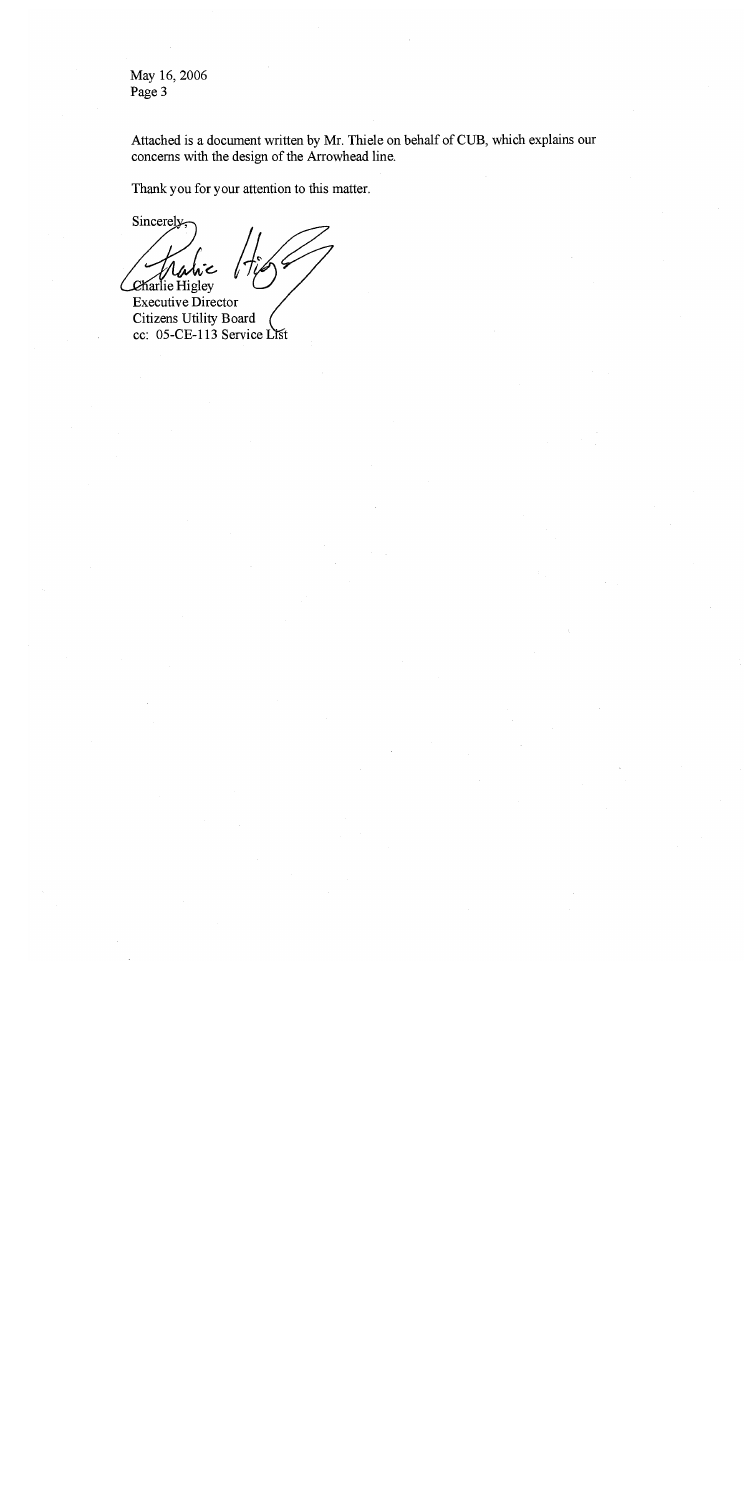## **BEFORE THE PUBLIC SERVICE COMMISSION OF WISCONSIN**

**\_\_\_\_\_\_\_\_\_\_\_\_\_\_\_\_\_\_\_\_\_\_\_\_\_\_\_\_\_\_\_\_\_\_\_\_\_\_\_\_\_\_\_\_\_\_\_\_\_\_\_\_\_\_\_\_\_\_\_\_\_\_\_\_\_\_\_\_\_\_\_\_\_** 

Joint Application of Minnesota Power Company and Wisconsin Public Service Corporation for Authority to Construct and Place in Service Electric Transmission Lines and Other Electric Facilities for the Arrowhead-Weston Project Located in St. Louis County in Minnesota, and Chippewa, Clark, Douglas, Lincoln, Marathon, Oneida, Price, Rusk, Sawyer, Taylor, and Washburn Counties in Wisconsin

05-CE-113

# **REQUEST FOR AN INVESTIGATION OF DESIGN FLAWS IN THE ARROWHEAD-WESTON TRANSMISSION LINE BY THE CITIZENS UTILITY BOARD**

# **I. Statement of the Concerns of the Citizens Utility Board**

The joint U.S.-Canada Power System Outage Task Force in its final report on the investigation into the August 14, 2003 blackout emphasized ".......making adherence to high reliability standards paramount in the planning, design, and operation of North America's vast bulk power systems." The North American Electric Reliability Council (NERC) additionally said that actions must be taken to ".......increase public confidence that the reliability of the North American bulk electric system is being protected." Circumstances surrounding the planning, design, and future manner of operation of the Arrowhead-Weston 345 kV transmission line under construction in northwestern Wisconsin have led the Citizens Utility Board (CUB) to believe that project to be in direct conflict with these national goals and not in compliance with the Public Service Commission of Wisconsin's (the Commission) orders granting authority to the applicants Wisconsin Public Service Corp.(WPS), Minnesota Power Company, and American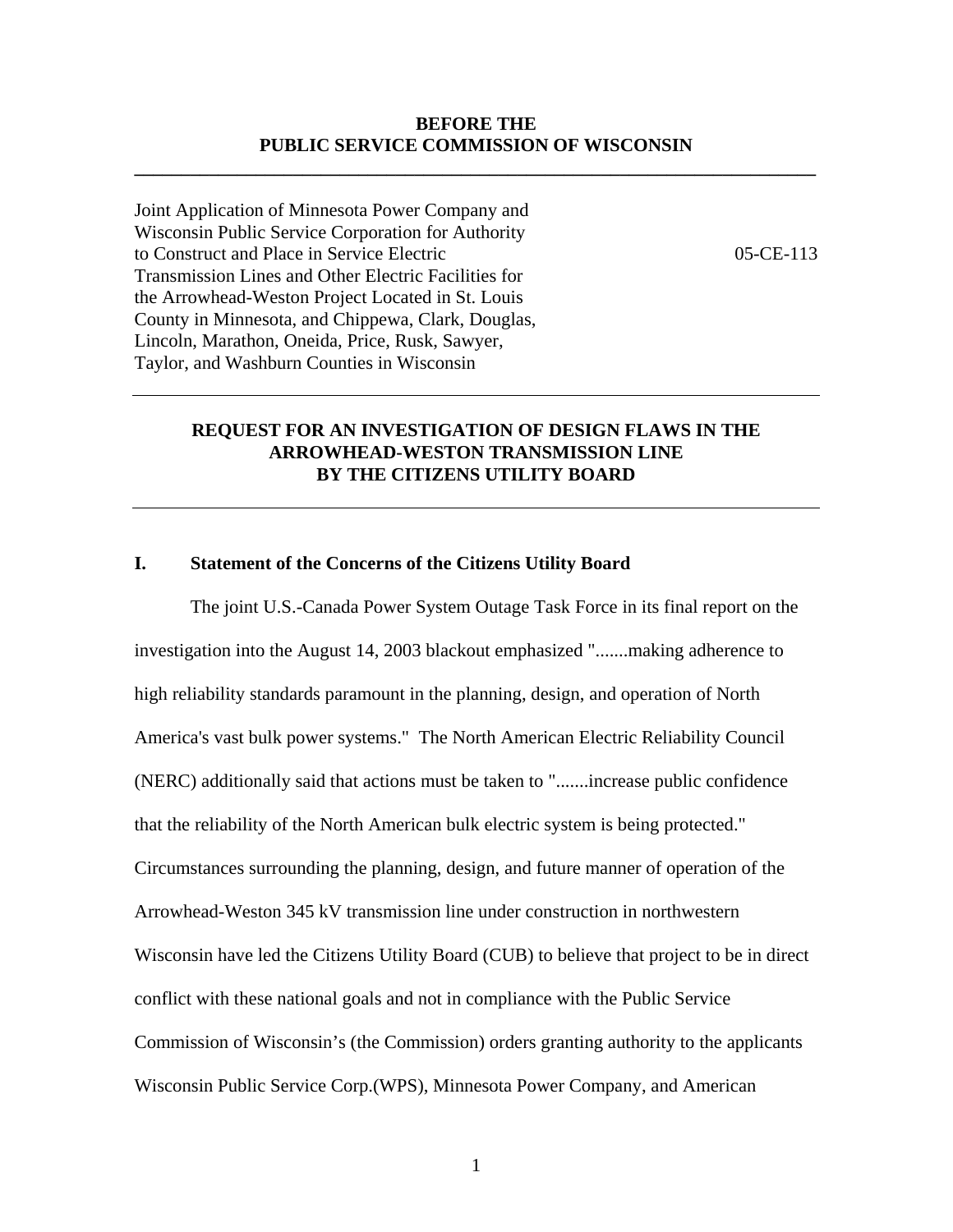Transmission Company (ACT) (hereinafter, "the Utilities") to construct and operate the line.

The primary issue prompting this concern was the discovery during the Commission's hearing in this case in September 2003 of a draft Minnesota Power report, "Arrowhead 230 kV Phase Shifting Transformer Requirements," dated November 5, 2001 (hereinafter, "phase shifter report"), revealing a flaw in the electrical design of the line that could give rise to system instability and blackout of parts of the upper Midwest. The report said this condition would violate Mid-Continent Area Power Pool (MAPP) reliability rules. CUB argued during the hearing that this issue, along with the Utilities' proposed use of a phase shifting transformer to compensate for the flaw, would create new reliability problems and would not result in a robust strong new interconnection between Minnesota and Wisconsin. Absent any information or evidence brought forth directly by the Utilities or Commission Staff in the hearing addressing the flaw and the phase shifter, the issue remained unresolved but the project was re-approved in December 2003 for continued construction with the flaw intact.

Continuing investigation of this matter by CUB and L.E. Thiele Consulting (LETC) since the 2003 hearing has led to a further understanding that the flaw is significantly more serious than the parties were led to believe at the time of the hearings. The flaw will place into service a transmission line which will be detrimental to the reliability of electric service to Wisconsin and the upper Midwest. In addition, numerous changes have been made by the Utilities to the planned manner of network operations when the line goes into service compared to the goals and intent of the original planning for the line as outlined in the Wisconsin Reliability Assessment Organization (WRAO)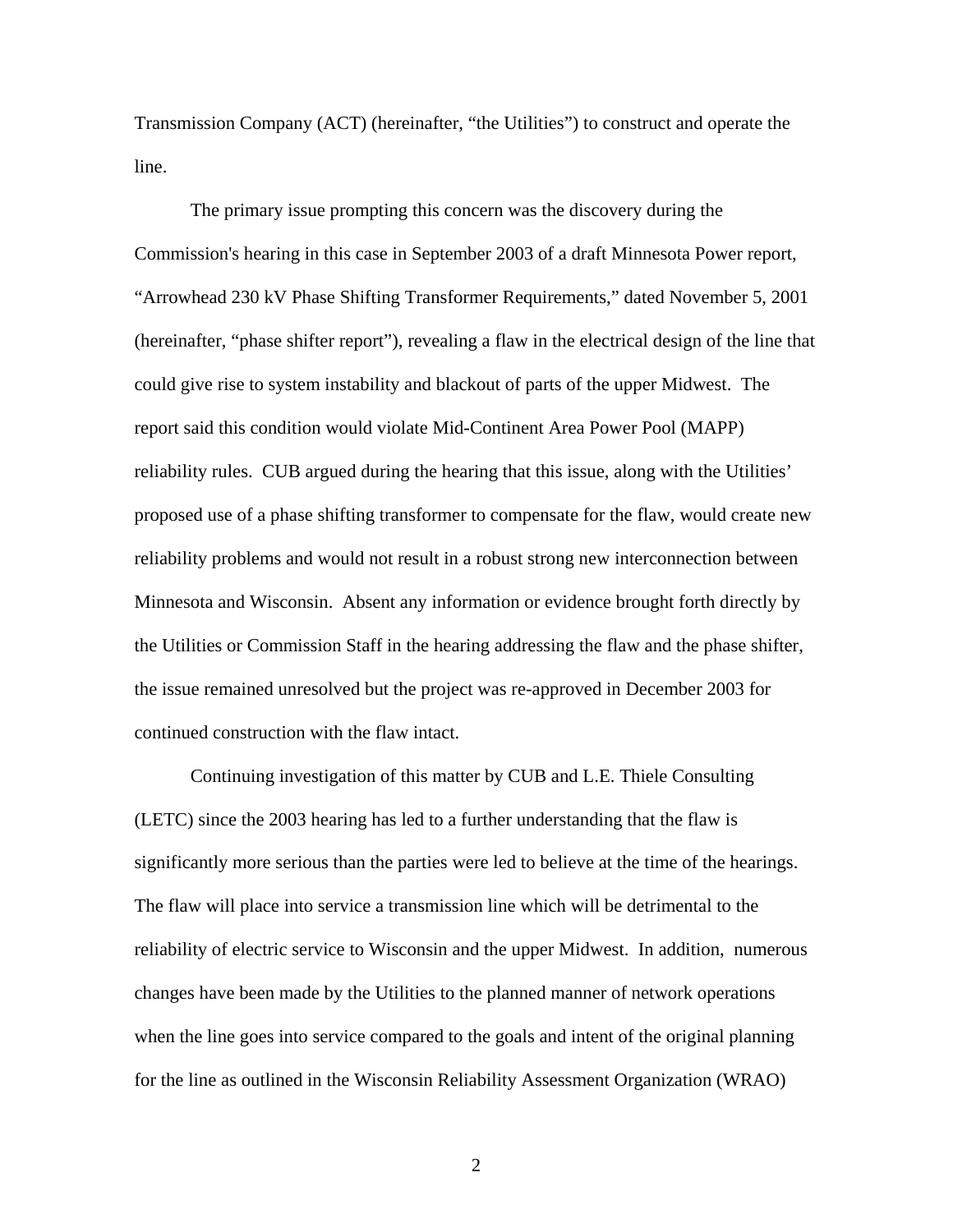report of June 14, 1999, the accompanying Wisconsin Interface Reliability Enhancement Study (WIRES) Phase II report, and as supporting the basis for the Commission's orders in the case in October 2001 and December 2003. The changes are substantial enough, and being detrimental to the level of reliability expected to be provided, are not in compliance with the Commission's orders. Some of the actions taken by the Utilities to deal with the flaw have been inconsistent with prudent transmission planning practices and national goals. Therefore, CUB requests the Commission to investigate the design of the Arrowhead line, and if necessary, enforce compliance with its orders and require the Utilities to eliminate the flaw from the Arrowhead-Weston project.

## **II. Summary of Arrowhead-Weston Project Goals Under Question**

Even though the primary goal of the project is to reinforce transmission to permit power transfers at the level of 2000 MW from MAPP to eastern Wisconsin simultaneous with transferring 1000 MW from Illinois into eastern Wisconsin, there are other project goals according to WRAO, WIRES, and the Commission orders that need to be satisfied in order to make the project fully compliant. The goals of WRAO and WIRES are goals of the Commission orders since the orders endorsed and adopted the results of those efforts. The conclusions regarding goal-compliance derive from the identification of the instability flaw in the project and the fact that project construction proceeds with the flaw intact. Additional information supporting CUB's assessment of project goals compliance results from a September 2, 2005 meeting between American Transmission Company, CUB, and LETC, plus a follow-up September 26, 2005 letter from CUB to ATC questioning two aspects of the project (attached), and ATC's October 19, 2005 response letter to CUB (attached). The remainder of this section summarizes the project goals under question.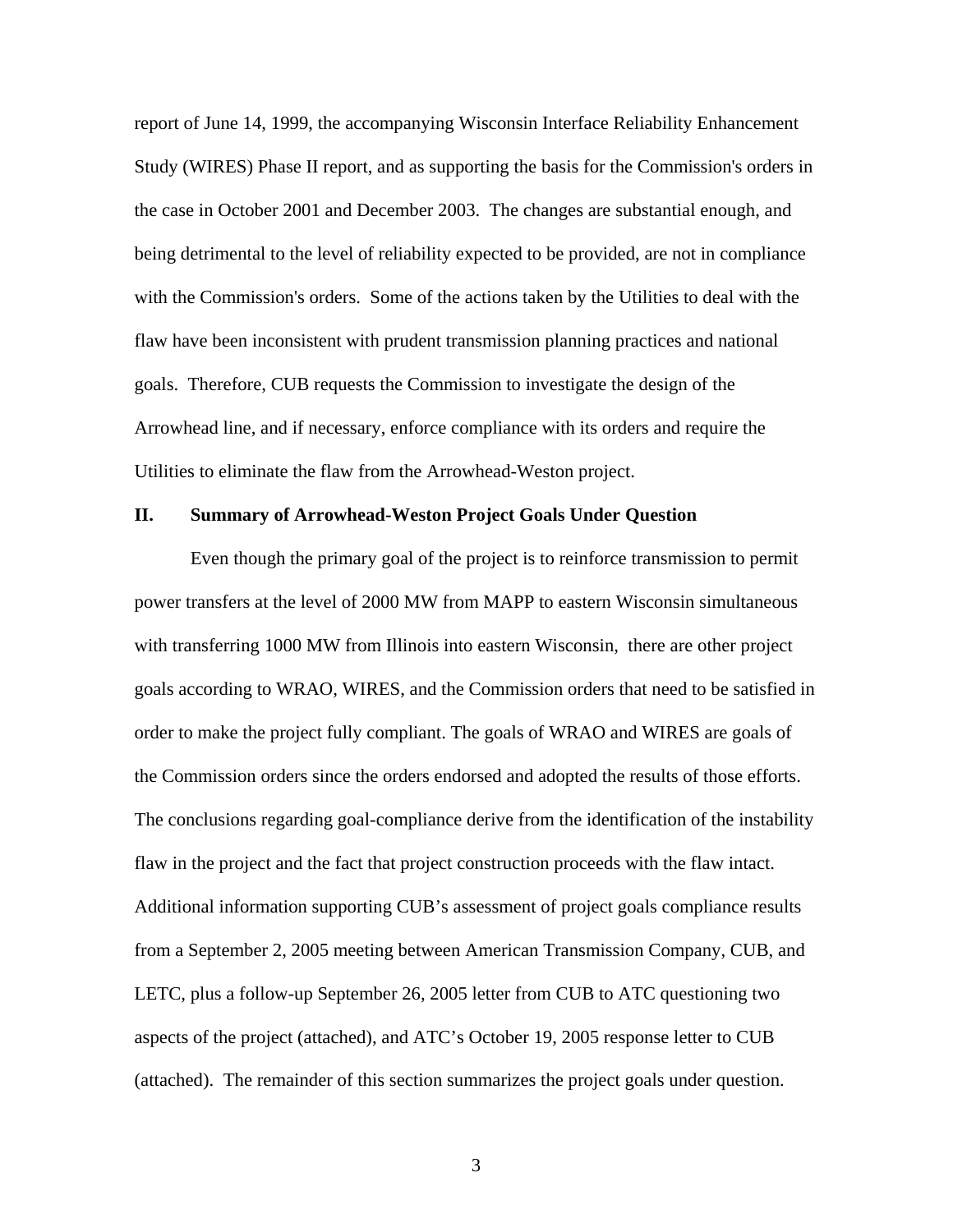Subsequent sections provide details.

An inherent goal and industry standard is the satisfaction of three basic principles of electric power systems planning. During a single contingency transmission line outage, the emergency flow over any line shall not exceed its thermal limit, transmission voltages shall not drop below emergency levels, and the generating system shall remain stable. Arrowhead-Weston is violating the system stability principle.

Another inherent goal and industry standard is the requirement that thorough computer simulations must be performed to analyze proposed transmission reinforcements in order to confirm that the basic planning principles will be satisfied. In the case of Arrowhead-Weston, those simulations initially failed to detect system instability and then once instability was eventually identified, apparent solutions were adopted without proper computer simulation verification.

Another inherent goal requires the project to satisfy specific NERC planning standards. The planning standard in question is that which requires no single contingency line outage to result in system instability. The Arrowhead-Weston project violated this NERC standard when first licensed in 2001 and continues to violate the standard with the instability flaw intact.

The Arrowhead-Weston line is intended to provide a new high capacity transmission line directly across the Minnesota-Wisconsin interface and be capable of backing up the 40-year old King-Eau Claire-Arpin (K-E-A) 345 kV line, the only high capacity line currently existing across the interface. An expectation was created that the new line should be at least as capable as the K-E-A line moving power directly across the interface, both normally and during a single contingency line outage emergency.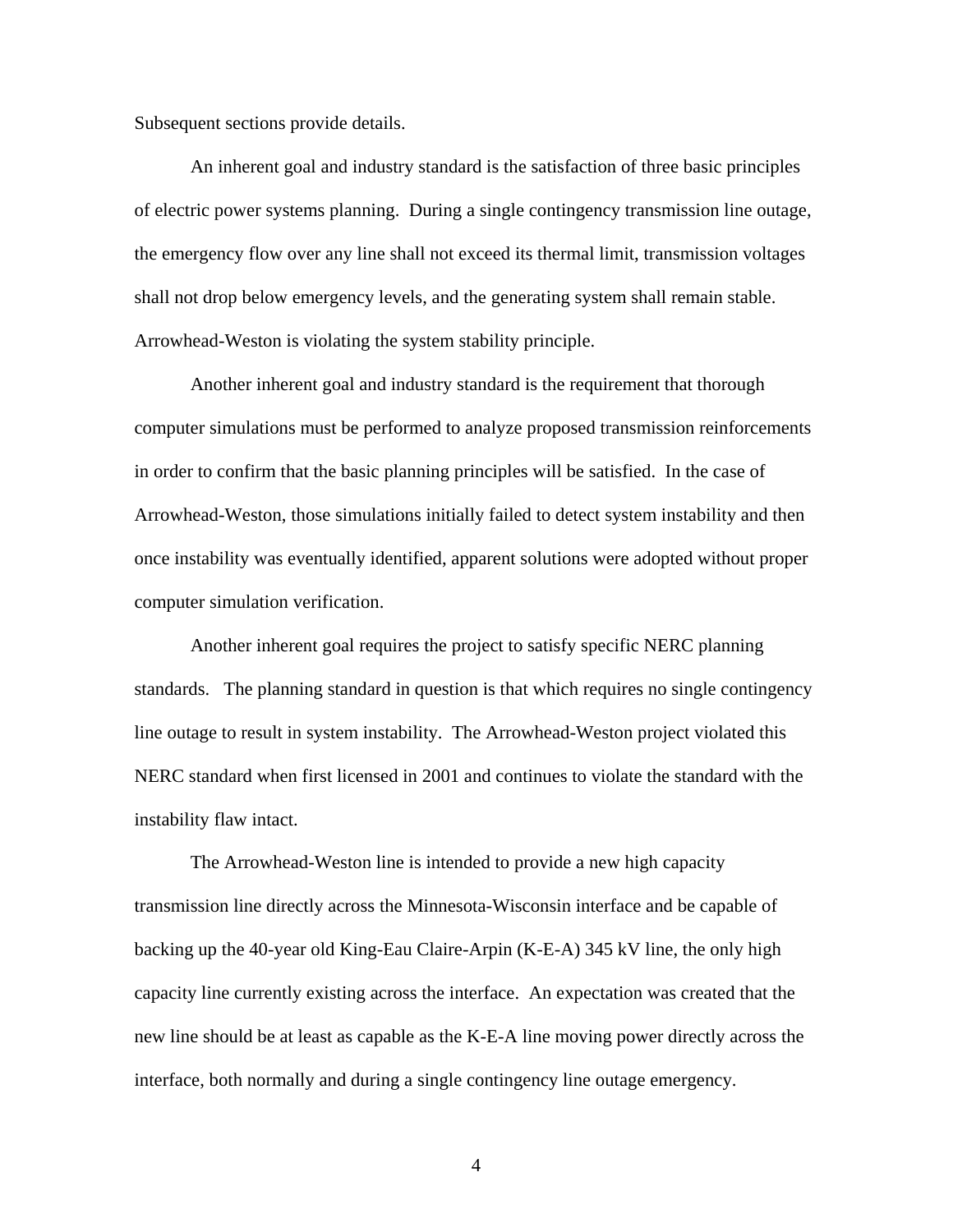However, because of the flaw, use of the line will now be restricted at times when needing to back up the K-E-A line.

Several security problems are to be resolved by the project (see Commission December 2003 Order, p. 22). One is the need to provide adequate dynamic and voltage stability performance. This goal is being violated as a result of the instability flaw in Arrowhead-Weston.

There is a goal to resolve the Arpin open-line phase angle problem which prevents reclosing the K-E-A line without damaging the Weston generators. Circumstances which allowed the flaw to initially go undetected and then remain in the project intact up to the present time have resulted in the Utilities incorrectly concluding this problem is resolved.

There is a goal to reduce the need to rely upon operating guides to handle the Minnesota-Wisconsin interface. There certainly had been no expectation that complex new operating guides would be required with Arrowhead-Weston, but that is now the case.

There is a goal to avoid operating the interface transmission near security limits because of the unacceptable risk of catastrophic system failure that action poses to the region (Commission 2001 Order, p.22). However, because of the flaw in Arrowhead-Weston, the Utilities now plan to operate the line on the verge of instability.

The goal of providing 2000 MW of transfer capability from Minnesota into eastern Wisconsin carried with it no expectation that it would be restricted to a lower level under the condition of simultaneous outage of more than one large generating unit in eastern Wisconsin. However, to avoid power flows over Arrowhead-Weston which can lead to instability, the Utilities now claim the project never intended to support 2000 MW of transfer when more than one large generating unit is out of service.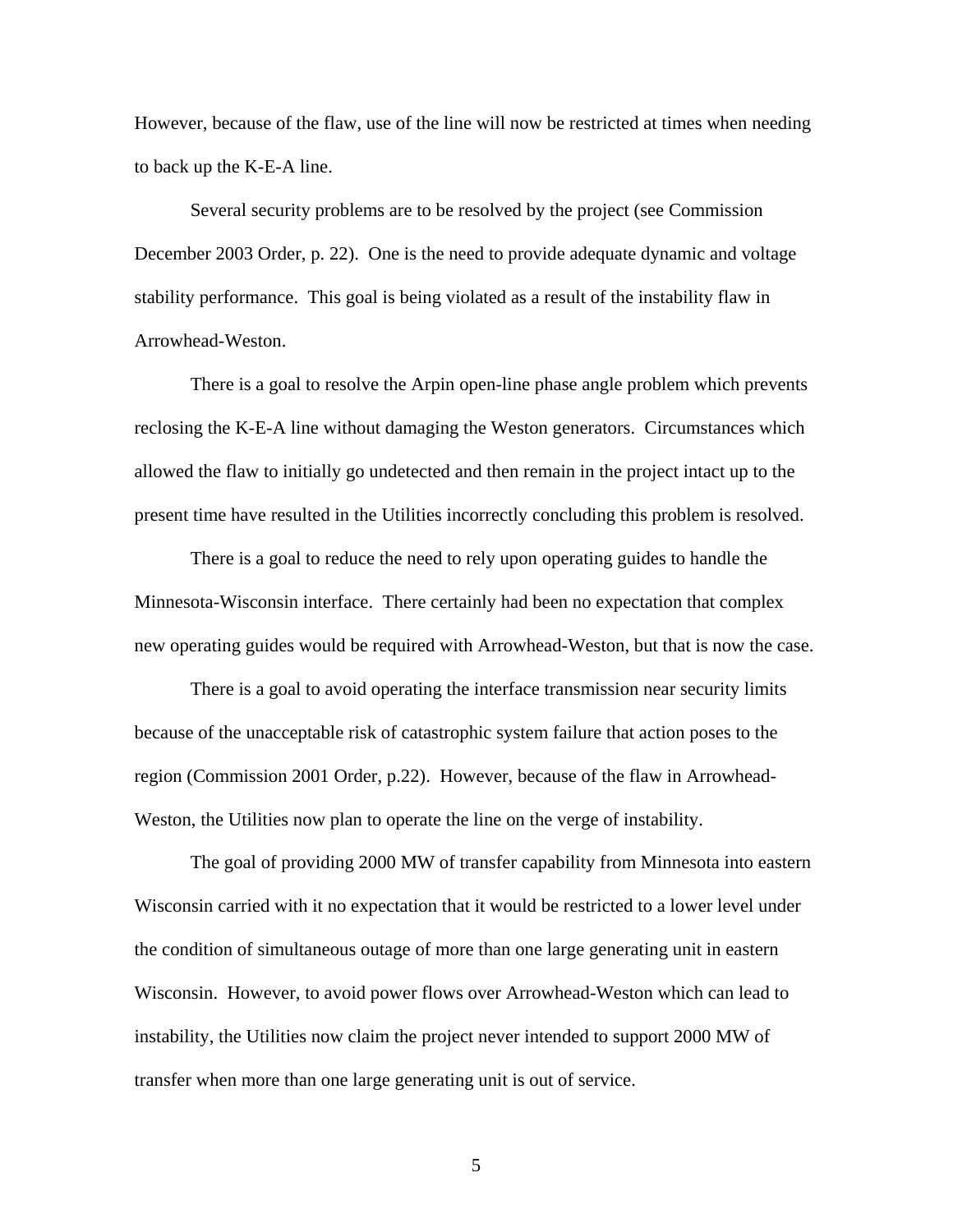The Arrowhead-Weston project, by providing a new high capacity link directly across the Minnesota-Wisconsin interface, was not intended to create a new burden on the parallel Iowa/Illinois 345 kV path. However, the Utilities' proposed method of dealing with the instability flaw by restricting flow over Arrowhead-Weston will divert more flow onto the Iowa/Illinois path, thereby increasing its burden.

### **III. The Flaw Resulted From Mistakes in Planning by the Utilities**

The flaw in question is the undersizing of Arrowhead-Weston's line capacity given its location in the network and long length. The result of its electrical design will produce too great a line impedance, thereby allowing it to contribute to system voltage angle instability when its power flow exceeds a critical limit. Every AC transmission line exhibits such a power flow limit or stability limit (directly dependent on its line impedance), which if exceeded, will try to force a difference in voltage phase angle from one end of the line to the other greater than electrically possible, thereby causing nearby generators to go unstable by attempting to adjust their voltage phase angles to satisfy this impossible-to-attain condition. This in turn is accompanied by generator tripping, cascading line outages and network blackout. The stability limit of a new line is normally well above its expected emergency flow level (thermal limit) and generally does not arise as a problem until the line becomes congested, overstressed, and in need of reinforcement. Designing a voltage instability characteristic into a new line such that it creates a problem already at initial installation is an engineering design flaw that violates one of the basic principles of electrical power systems planning (see Section II above) and is, therefore, not accepted industry practice.

There was no expectation in the WIRES planning study nor the Commission's 2001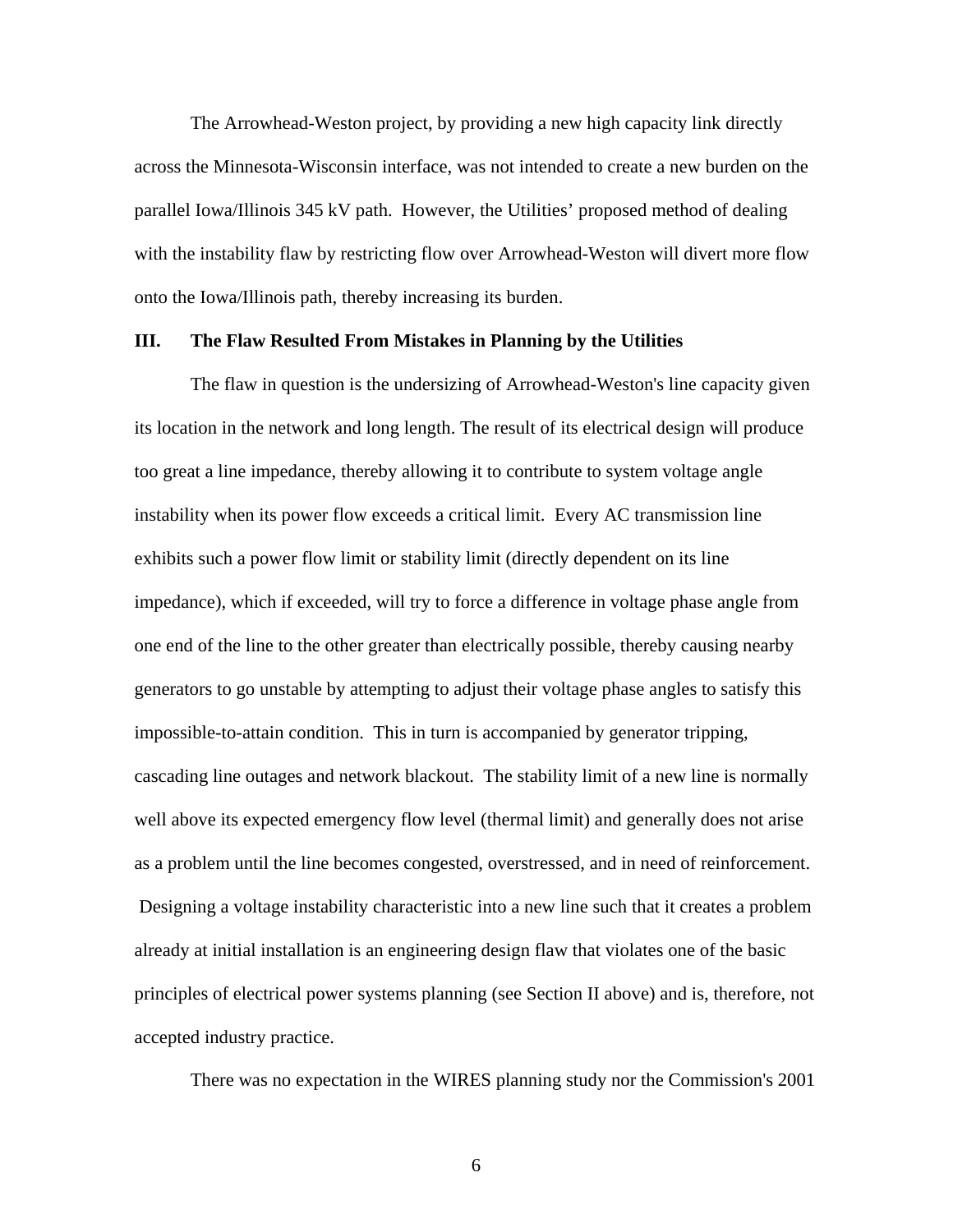Order that the Arrowhead-Weston line would operate near its power flow stability limit nor that voltage angle instability would be an issue that must be dealt with. The flaw was mistakenly overlooked in the WIRES study. The Utilities' phase shifter report of November 2001 acknowledges the flaw by stating deficiencies in the WIRES computer studies, "........solution convergence and undervoltage problems were encountered for a loss of the King-Eau Claire-Arpin (K-E-A) 345 kV transmission line........." It further stated, "At the time, these problems were attributed to higher MAPP export conditions and model differences. No additional investigation was deemed necessary by the study team." However, as a result of the new analyses performed by the Utilities in November 2001, the report also put forth a revised conclusion, ".........it has been determined that the solution convergence and undervoltage problems being encountered in the MAPP model is actually due to voltage instability on the Arrowhead-Weston 345 kV line." The report goes on to say this condition is in violation of MAPP criterion, i.e., MAPP reliability rules.

A new line intended to reinforce the network and enhance reliability rarely encounters a voltage angle instability situation. If the line is radically undersized in capacity, for example designed at too low a nominal voltage and too long in length, it will pick up little power flow in the network because of its excessive impedance and will therefore not operate anywhere near its stability limit nor provide adequate reinforcement. However, if an undersized line is a long line connecting two parts of the network normally operating at widely spaced voltage phase angles and paralleling a very high capacity line normally carrying large power flows, it can experience much higher flow levels that can bring its stability limit into play. That is the case with Arrowhead-Weston, which is being called upon for a K-E-A line outage to parallel the only remaining 345 kV path from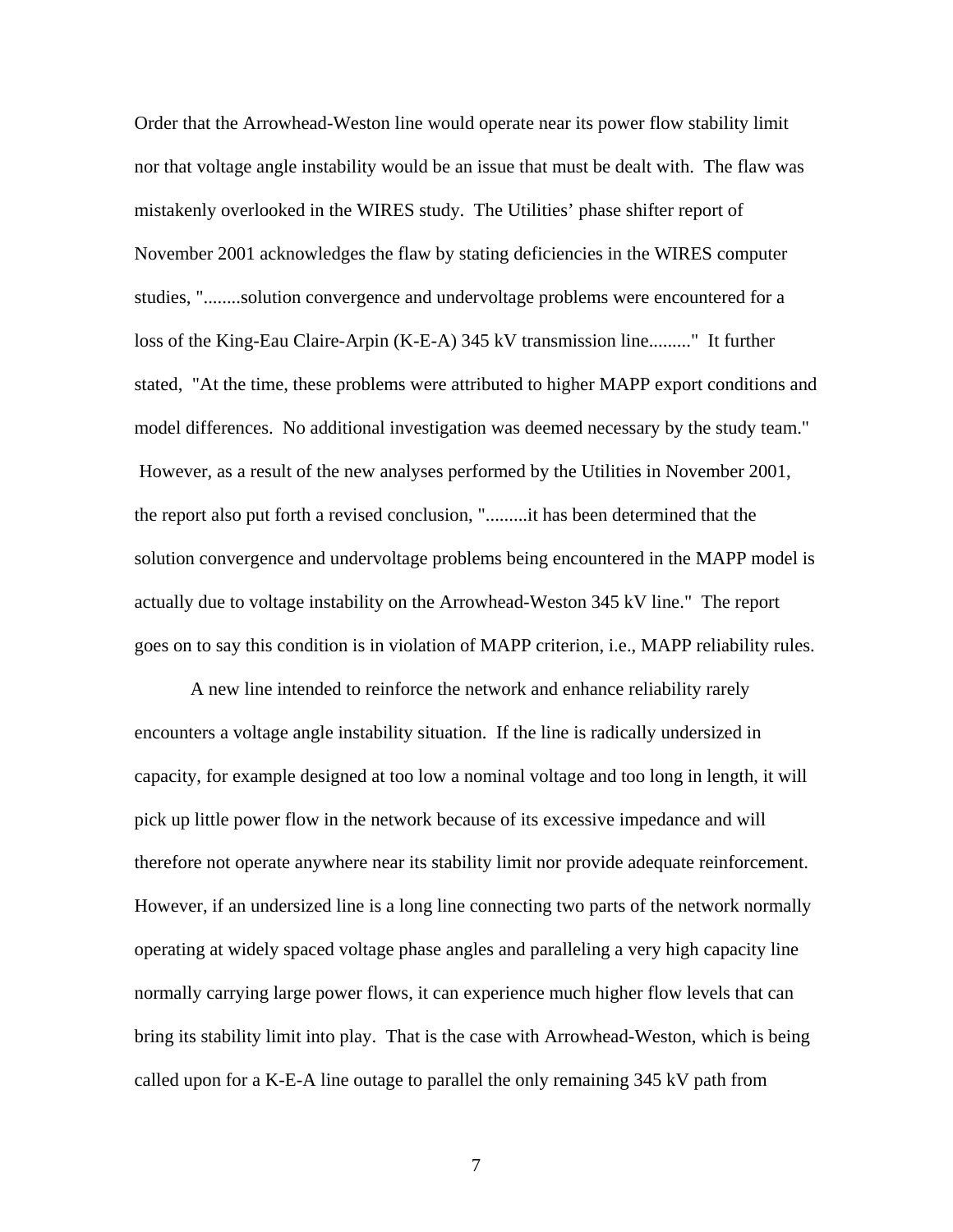Duluth into eastern Wisconsin, a 750 mile link through southern Minnesota, Iowa, and northern Illinois with widely separated phase angles. In addition Arrowhead-Weston parallels the high capacity Forbes-Chisago 500 kV line connecting Canada to Minneapolis-St. Paul. These unique conditions should have alerted the Utilities of the need to test Arrowhead-Weston for instability, but there is no indication in WIRES they did.

If the flaw would have been properly detected in the course of the WIRES planning study or even during follow-up analysis in preparation for the construction license application to the Commission, the prudent course of action would have been to propose increasing capacity of the line or propose an alternative line to eliminate a voltage instability characteristic anywhere near the expected levels of line power flow. That action would have been consistent with accepted industry transmission planning practices. With respect to the Arrowhead-Weston project, this would normally have included looking at replacing the single-circuit 345 kV line with a double-circuit 345 kV line and extending it to the Forbes 500 kV substation, increasing the nominal design voltage to 500 kV, or choosing an alternative King-Weston 345 kV line along with reterminating the existing King-Eau Claire 345 kV line at a Minnesota substation other than King. None of these actions were taken by the Utilities, neither at the time the flaw was first detected in 2001 just after receiving the Commission license nor up to the present time.

The industry standard for designing a new line to reinforce the network is to ensure it will satisfy at minimum three primary requirements under the condition of a single contingency line outage: no lines will experience power flows beyond thermal limits, transmission voltages will not drop below emergency levels, and generators will not experience instability accompanied by cascading outages and blackout. Detailed computer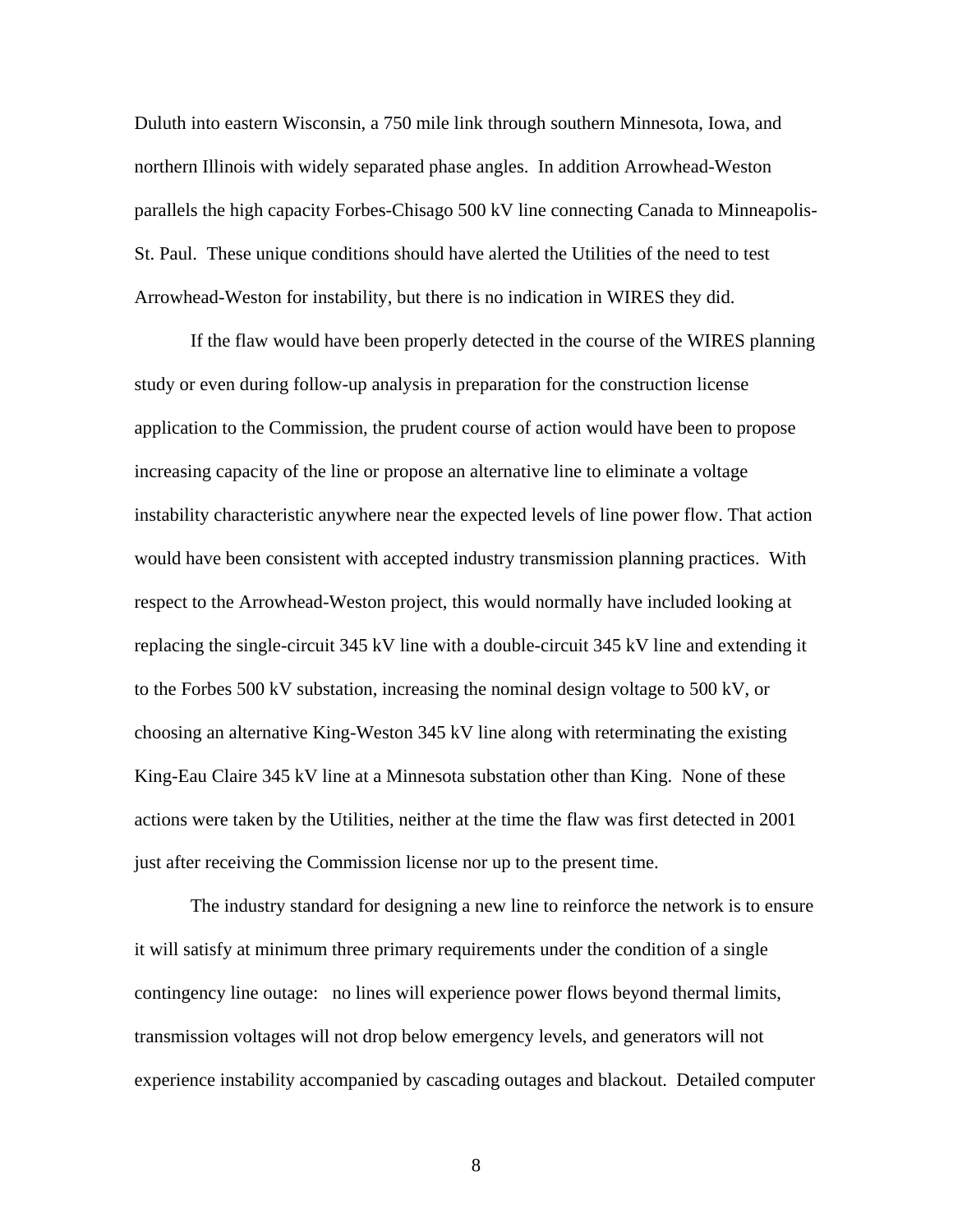simulations are required to verify proper operation. In the case of Arrowhead-Weston, generator instability could occur following outage of the King-Eau Claire-Arpin 345 kV line. The fact that Arrowhead-Weston may not protect against generator instability is a major engineering design flaw which will result in a significant degradation to system reliability, none of which was contemplated by WIRES nor the Commission orders.

## **IV. Connecting Arrowhead-Weston to the Network Through 230 kV Lines Was a Mistake in Planning**

During the 2003 Commission hearing, no problem was acknowledged by the Utilities associated with connecting Arrowhead-Weston to the 345/500 kV grid in Minnesota through lower voltage 230 kV lines near Duluth. They say further extension of the line to directly connect to the 345 kV or 500 kV grid is unnecessary and would add extra cost. However, the follow-up investigations by LETC now reveal the chosen configuration using the 230 kV lines adds to the voltage angle instability problem by lowering the power flow limit at which instability can be encountered. In addition to every AC transmission line exhibiting a power flow limit beyond which instability occurs, individual paths in the network also exhibit similar power flow limits. Such is the case for the entire path from the 345 kV substation at Weston, across Arrowhead-Weston, and across the Duluth-area 230 kV lines to the nearest 500 kV grid location at Forbes substation about 50 miles northwest of Arrowhead. For the same length line, 230 kV lines present greater impedance compared to 345 kV lines. The additional line impedance presented by the 230 kV lines, when added to the already excessive line impedance of Arrowhead-Weston, lowers the overall power flow limit at which voltage angle instability can occur across this path. Overlooking this engineering design issue was also a mistake by the Utilities in the planning for Arrowhead-Weston.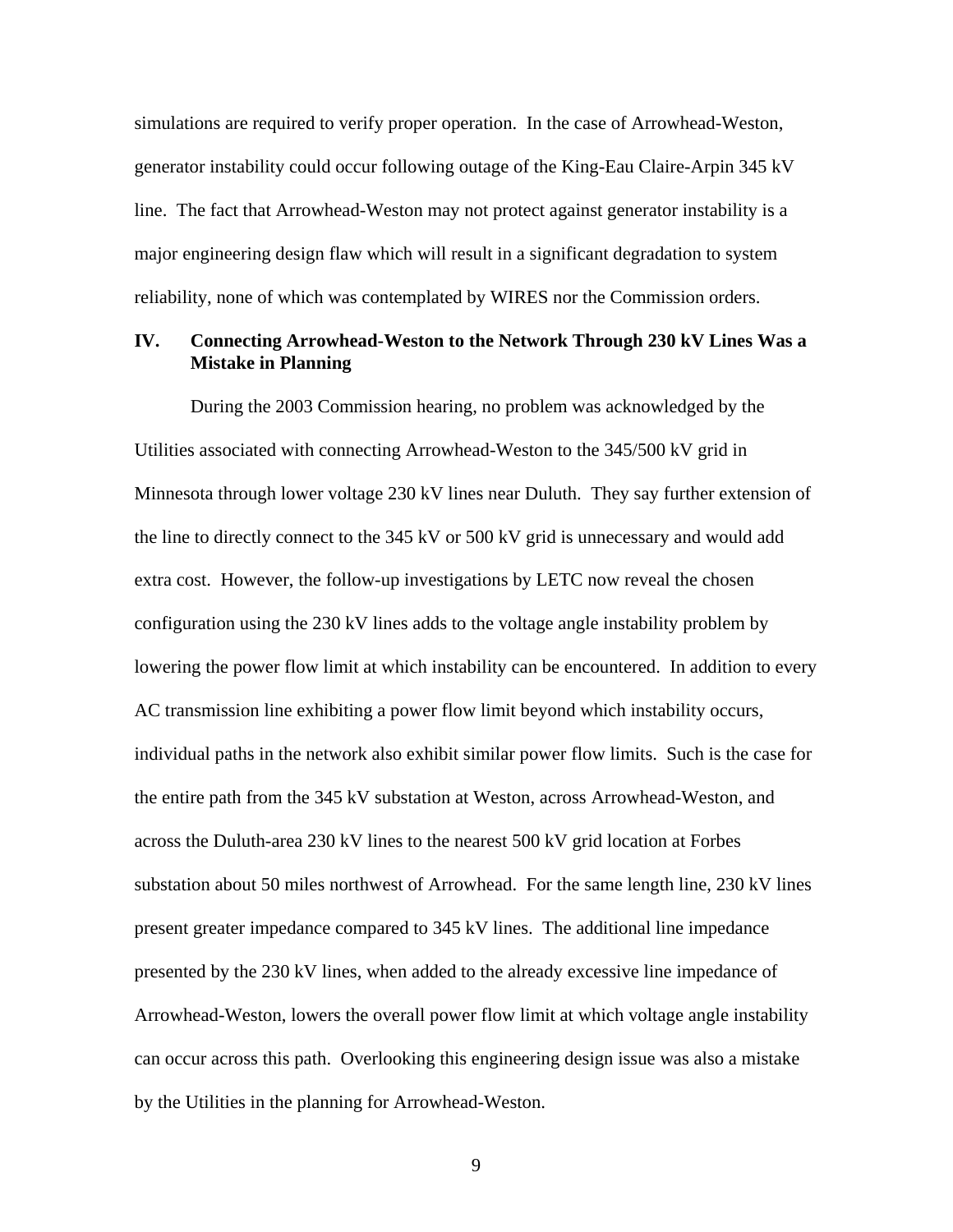### **V. The Arrowhead Phase Shifter Has Not Resolved the Instability Problem**

Rather than eliminating the instability flaw in the line's design, the Utilities propose to compensate for Arrowhead-Weston's instability characteristic by installing a phase shifting transformer at Arrowhead to restrict power flow over the line to prevent that flow from exceeding the line's power flow limit and thereby prevent voltage angle instability, despite this not being standard industry practice with respect to installing a new high capacity line. However, the Utilities never performed the appropriate computer dynamics simulations to thoroughly test whether the phase shifter can actually prevent instability. This was confirmed in ATC's October 19, 2005 letter responding to CUB's September 26, 2005 letter questioning when the appropriate computer studies would be performed. Without that analysis the phase shifter's adequate performance and the prevention of instability is only speculation and remains unresolved.

Neither the voltage instability flaw nor a potential phase shifter solution was mentioned in the Commission's October 2001 Order. No information on the voltage instability problem and phase shifter was brought forward by the Utilities in the 2003 Commission hearing. The Utilities' draft phase shifter report was discovered and entered into the record by an intervenor, Save Our Unique Lands (SOUL), and not by the Utilities. There was no sufficient information presented and substantiated by the Utilities to allow a determination that a phase shifter can prevent instability. ATC informed CUB at the September 2, 2005 meeting that they did not finalize the phase shifter report until September 2004, well after the Commission's December 2003 Order reconfirming the project. That shows that at the time of the 2003 hearing, the instability issue and phase shifter solution were still unresolved. In fact, the Utilities could not confirm that the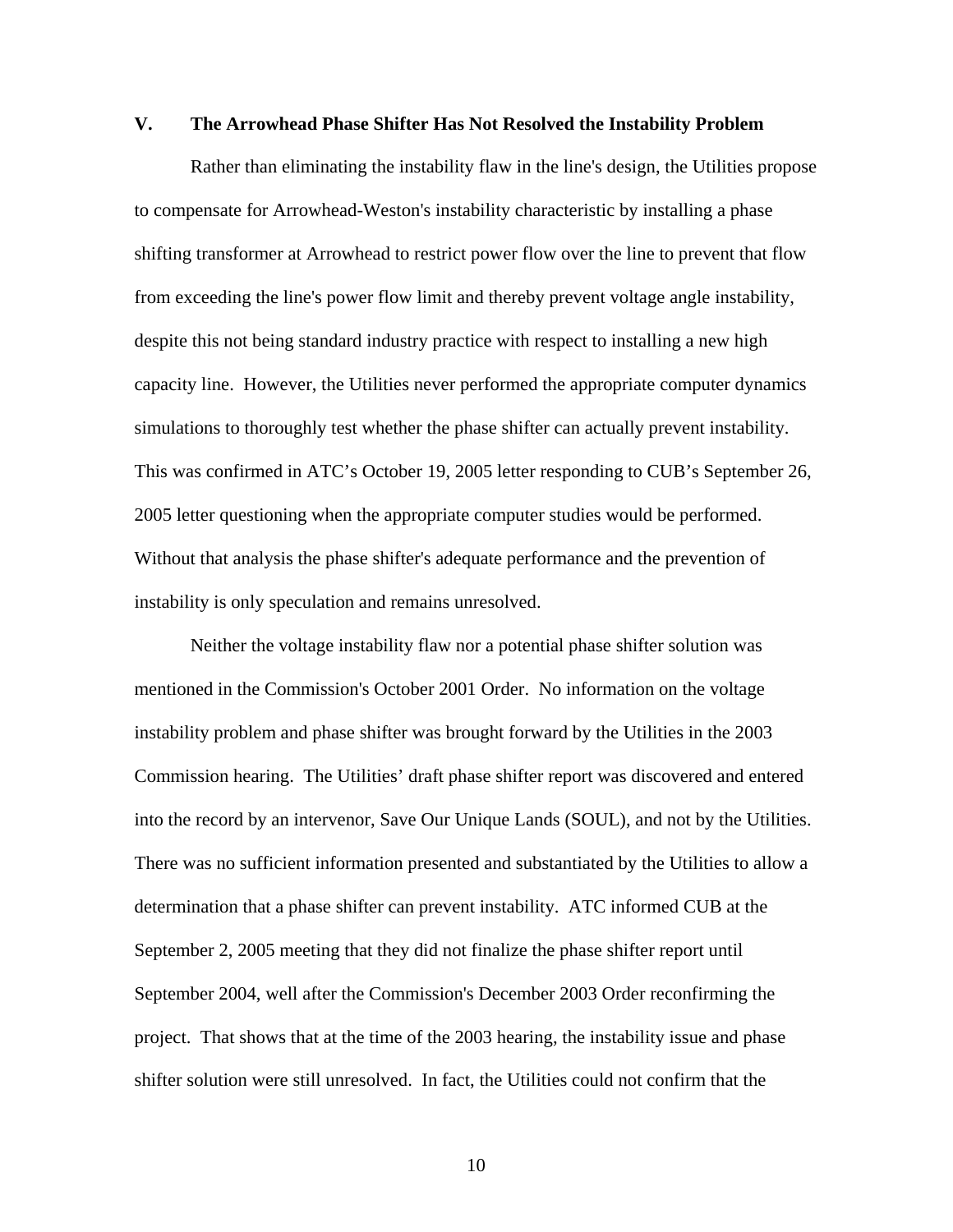appropriate computer dynamics analysis to test whether the phase shifter can prevent instability has yet been performed (ATC October 19, 2005 letter to CUB). Deciding on a phase shifter solution without first performing proper computer analyses and then sidestepping this critical issue at the 2003 hearing were imprudent actions that threaten the reliability of Wisconsin's bulk electric system.

A phase shifter can only restrict flow over the line and divert it to alternate paths. It does not remove the instability characteristic from the line, thereby leaving the design flaw intact and the system vulnerable to instability. A critical time when Arrowhead-Weston is most susceptible to creating instability is within the first few seconds immediately following outage of the King-Eau Claire-Arpin 345 kV line, or just the Eau Claire-Arpin section, when the maximum 2000 MW of power is being transferred from northern MAPP into northeastern or north central Wisconsin. The response of generators to the sudden large shift in power flows will likely create a transient disturbance more severe than a fault on the K-E-A line and therefore requires careful computer analysis to verify stability. There is no indication the Utilities performed this analysis.

Using a phase shifter at Arrowhead to restrict power flow on Arrowhead-Weston will divert power flow to the parallel Iowa/Illinois path and therefore place a burden on that path not anticipated in WIRES nor the Commission orders. The goal of substantially increasing Minnesota-to-Wisconsin power transfer capability is, in effect, being advanced at the expense of forcing greater reliance on the Iowa/Illinois path.

# **VI. The Utilities Plan to Operate Arrowhead-Weston on the Verge of Instability**

Based upon the Utilities' November 2001 phase shifter report plus comments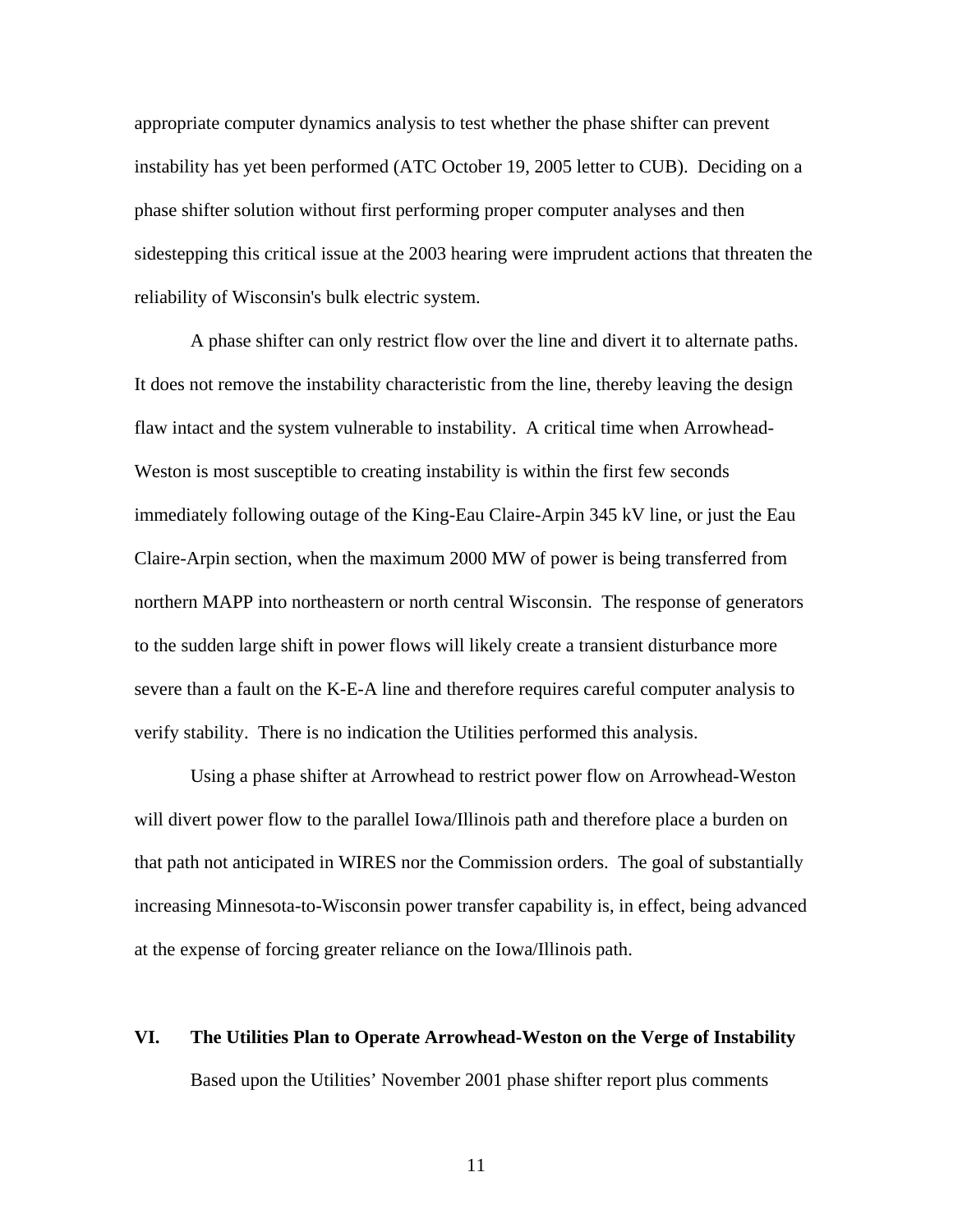offered by ATC at the September 2, 2005 meeting, the Utilities admit there is a risk of instability and will therefore plan to use the phase shifter to attempt to operate just under the stability limit at times. They have taken this position even without having run the proper computer dynamics analysis to verify the phase shifter can prevent instability.

The phase shifter is most likely to be used to restrict power flow over Arrowhead-Weston in the very situation when the line's capacity is most needed, backing up an outage of the K-E-A line at times when the maximum 2000 MW power transfer is being scheduled from northern MAPP into eastern Wisconsin. It is at these times when Arrowhead-Weston is likely to experience its greatest power flow and could exceed the stability limit. The phase shifter report says Arrowhead-Weston will experience instability at about 740 MW. A simple textbook calculation puts the limit in the 700-750 MW range. The Utilities' plan is to lower the flow level by about 60 MW when K-E-A is outaged. But that is less than a 10 percent reduction with respect to the limit, meaning the line is still very close to the stability limit and will require strict operating guides to prevent an unanticipated flow over the limit.

Neither operating Arrowhead-Weston on the verge of instability nor requiring strict operating guides for a new line were expectations of the WIRES planning study nor the Commission orders. The Commission's October 2001 Order recognizes that stability is a security concern (p 19, paragraph 2) and confirms that position in the December 2003 Order (p. 25, section D). The 2001 Order also states that a compelling case has already been made that continued operation near security limits exposes Wisconsin customers and the entire region to catastrophic system failure (p. 22, paragraph 1). The orders recognize reliance upon operating guides as security concerns (2001 Order, p. 19, section 2,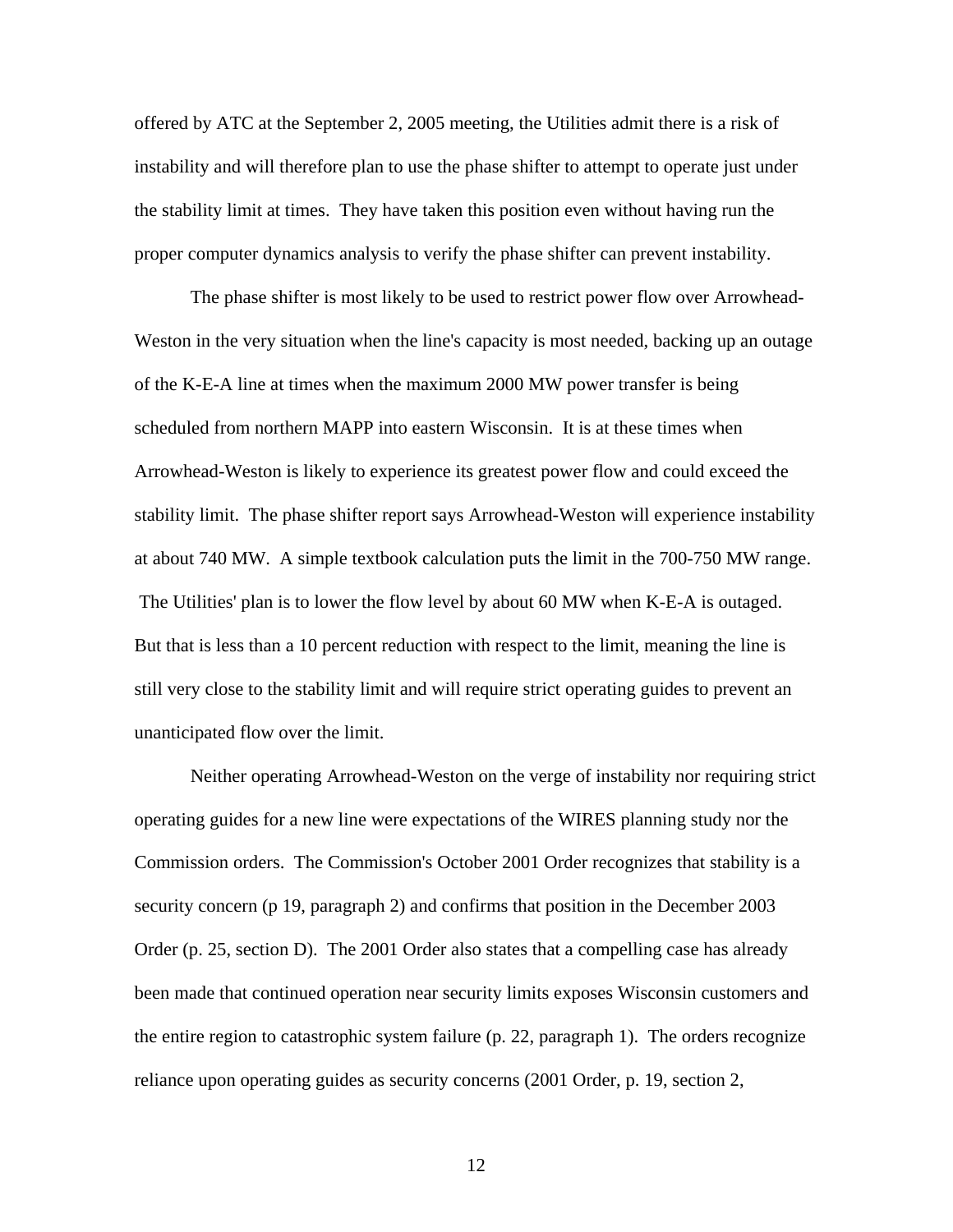paragraphs 2-3 and 2003 Order, p. 25, section D) and that Arrowhead-Weston is intended to eliminate the Arpin operating guides and with no expectation to create a need for new operating guides (2001 Order p. 30, last paragraph and 2003 Order p. 25, section D).

The phase shifter cannot be set to divert an arbitrary amount of power flow to the parallel Iowa/Illinois path in an attempt to operate Arrowhead-Weston well below its stability limit. That parallel path also has a stability limit, and in fact that limit is one of the needs requiring the Arrowhead-Weston reinforcement to begin with. The phase shifter, if it is to function properly at all, will need to be carefully controlled with strict operating guides to hold a fine line between instability on either of the parallel paths, an extremely difficult proposition. Without the Utilities having run detailed computer studies, this mode of operation seeking a stable point using two unstable paths strongly suggests the phase shifter will not prevent instability following a K-E-A outage.

### **VII. The Utilities Have Narrowed the Scope of the Arrowhead-Weston Project**

The primary goal of the project is to reinforce transmission to permit power transfers at the level of 2000 MW from MAPP to eastern Wisconsin simultaneous with transferring 1000 MW from Illinois into eastern Wisconsin. However, there are other goals clearly a part of the project scope according to WIRES and the Commission orders as summarized in Section II above. All of these goals must be satisfied to claim the Arrowhead-Weston project is robust and will protect reliability of the bulk system. The Utilities have narrowed the scope of the project by claiming that the project need only satisfy the 2000/1000 MW transfer goal to be successful, disregarding the other established goals.

More recently they have also narrowed their viewpoint of what constitutes a 2000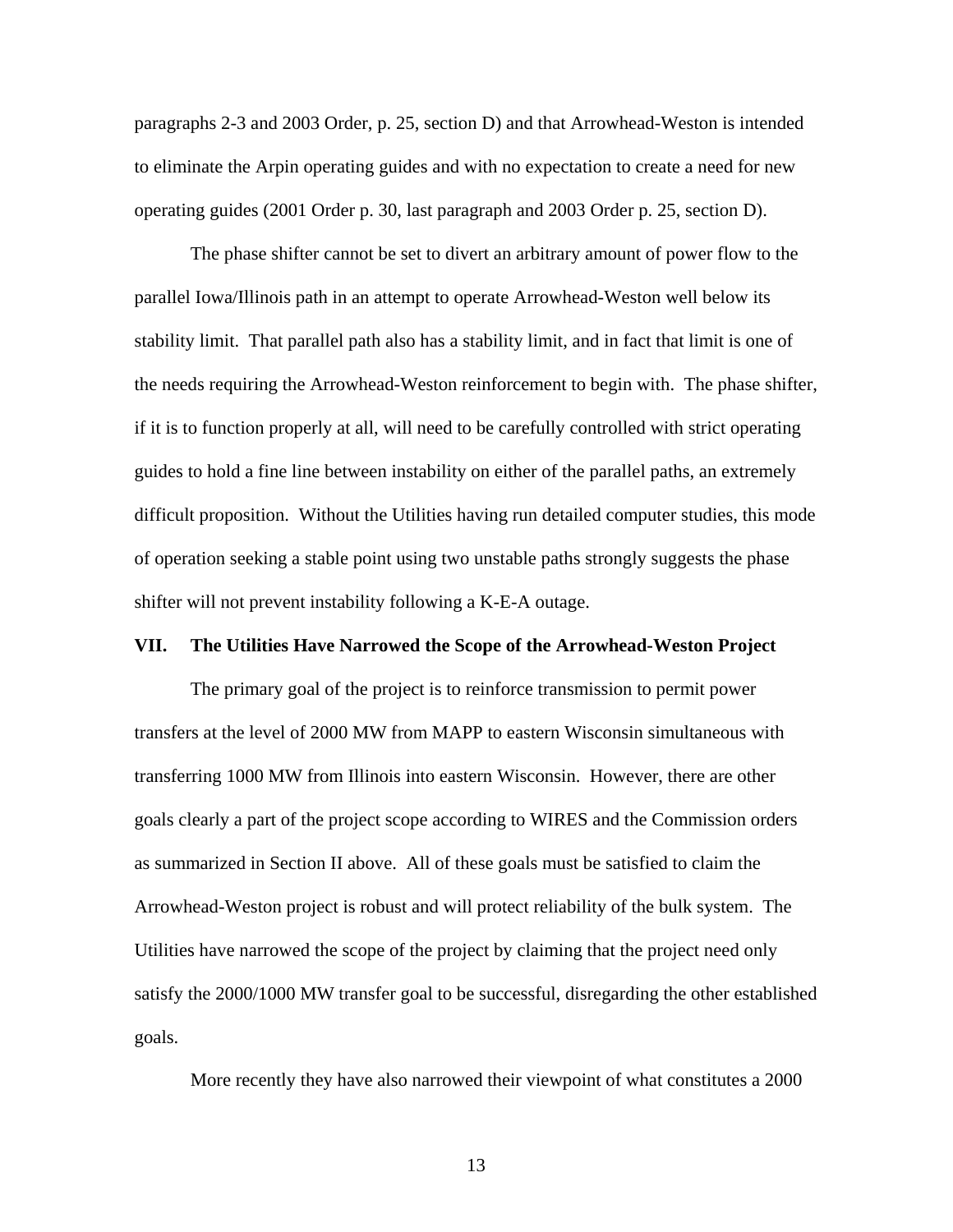MW transfer Arrowhead-Weston should accommodate without causing instability. To ensure the proposed project is robust it must avoid system instability under a wide array of most probable conditions. Proper planning would normally identify a worst case condition or set of conditions for which the selected reinforcement must still satisfy the 2000 MW transfer goal along with the other goals of the project. This worst case must satisfy the three basic planning principles for reinforcement: a single contingency line outage should not result in line thermal overloads, transmission voltages below emergency limits, nor system generator instability. In the case of Arrowhead-Weston, WIRES correctly identified the worst case condition as a single contingency outage of the K-E-A line at the time a 2000 MW transfer is in place.

However, there is a vast array of possible conditions surrounding a 2000 MW transfer that also affect determination of what are the appropriate worst cases to accommodate. One very important factor is a locational factor. This involves the location of the generators in MAPP providing the sources for a particular transfer and the location of any outaged generators or generator deficiencies in eastern Wisconsin. This locational factor has a great effect on the maximum level of power flow Arrowhead-Weston will experience during a K-E-A outage and therefore the potential for creating instability. For example, the highest flows over Arrowhead-Weston are generally expected to occur for 2000 MW transfers from generation sources in northern MAPP (Twin Cities, Duluth, northern Minnesota, North Dakota, Manitoba) versus southern MAPP (southern Minnesota, Iowa, South Dakota, Nebraska) and a destination reflecting generator outages or deficiencies in north central and northeast Wisconsin versus southern Wisconsin. WIRES drew its conclusions on scenarios which concentrated on transfers reflecting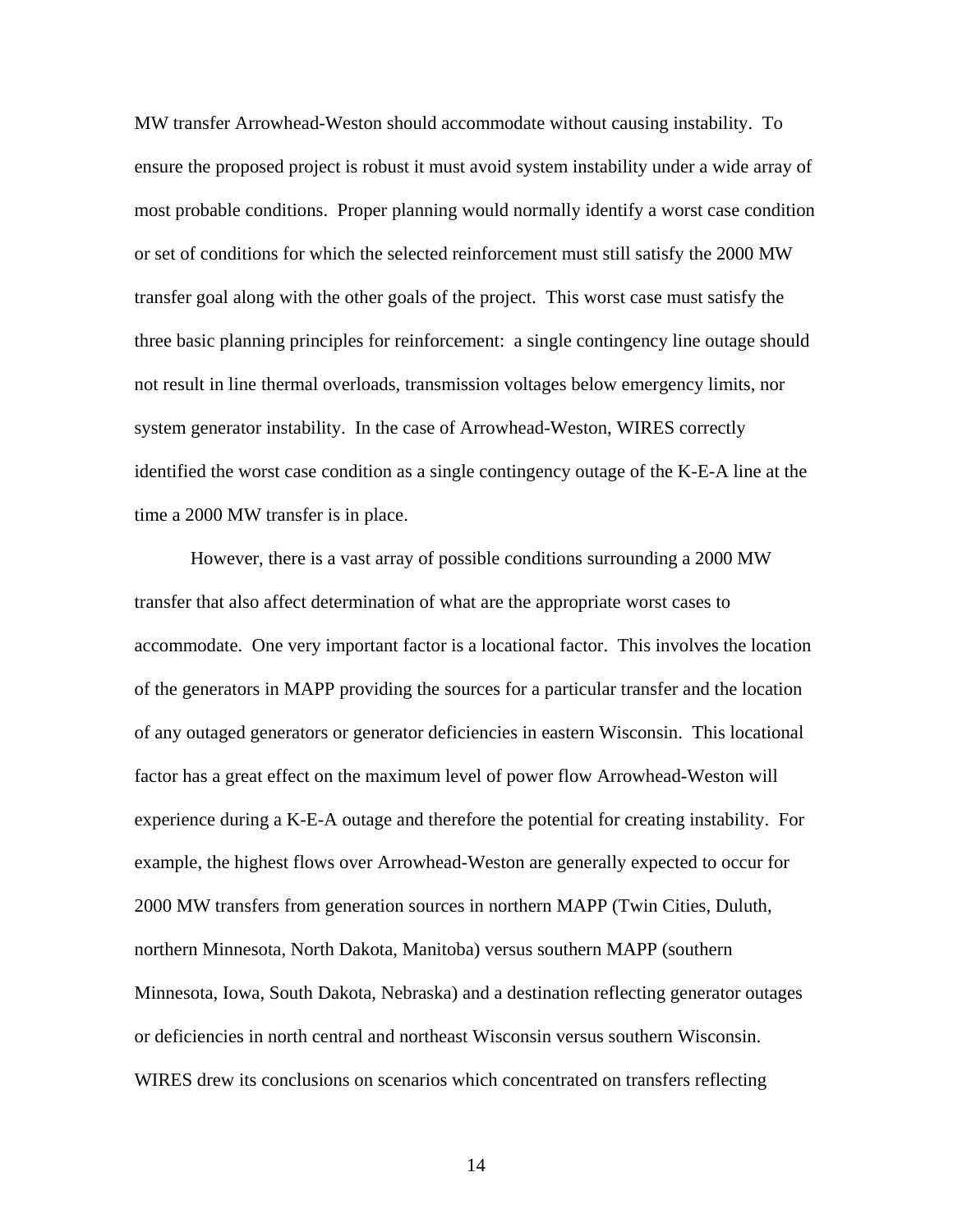generation sources in both southern MAPP and northern MAPP along with reductions from generators concentrated most heavily in southern Wisconsin. Those types of transfers favor greater use of the Iowa/Illinois path and stress Arrowhead-Weston less.

As the Utilities' November 2001 phase shifter report indicates, when Arrowhead-Weston was stressed in the planning studies with transfers primarily from northern MAPP, thereby creating a greater worst case flow over the line, instability resulted. The report indicates WIRES apparently tried to simulate this stress level, but those simulations failed and were ignored and the instability problem eluded detection.

There was no expectation in WIRES that 2000 MW transfers from northern MAPP to cover deficiencies primarily in north central and northeast Wisconsin would not be accommodated. There was considerable emphasis in WIRES and the Commission's orders, including discussion of severe historical generation outage events, of the need for Minnesota-Wisconsin transmission improvement to accommodate events like simultaneous outage of several large generators such as the Kewaunee and Point Beach nuclear units. (See WRAO Report, p.5, Introduction; WIRES Phase II Report, Attachment C; and Commission 2001 Order, p. 4, paragraph 2.)

One of the most likely scenarios under which 2000 MW will be transferred from MAPP into eastern Wisconsin is during simultaneous outage of several large generators in eastern Wisconsin. There is no reason to believe that scenario to be significantly less likely compared to simultaneous generation reduction of many smaller generating units as used for the basis of the WIRES study. The Utilities however, have recently claimed (as evidenced by comments made at the September 2, 2005 meeting with ATC) simultaneous outage of multiple large generators in eastern Wisconsin is a scenario more severe than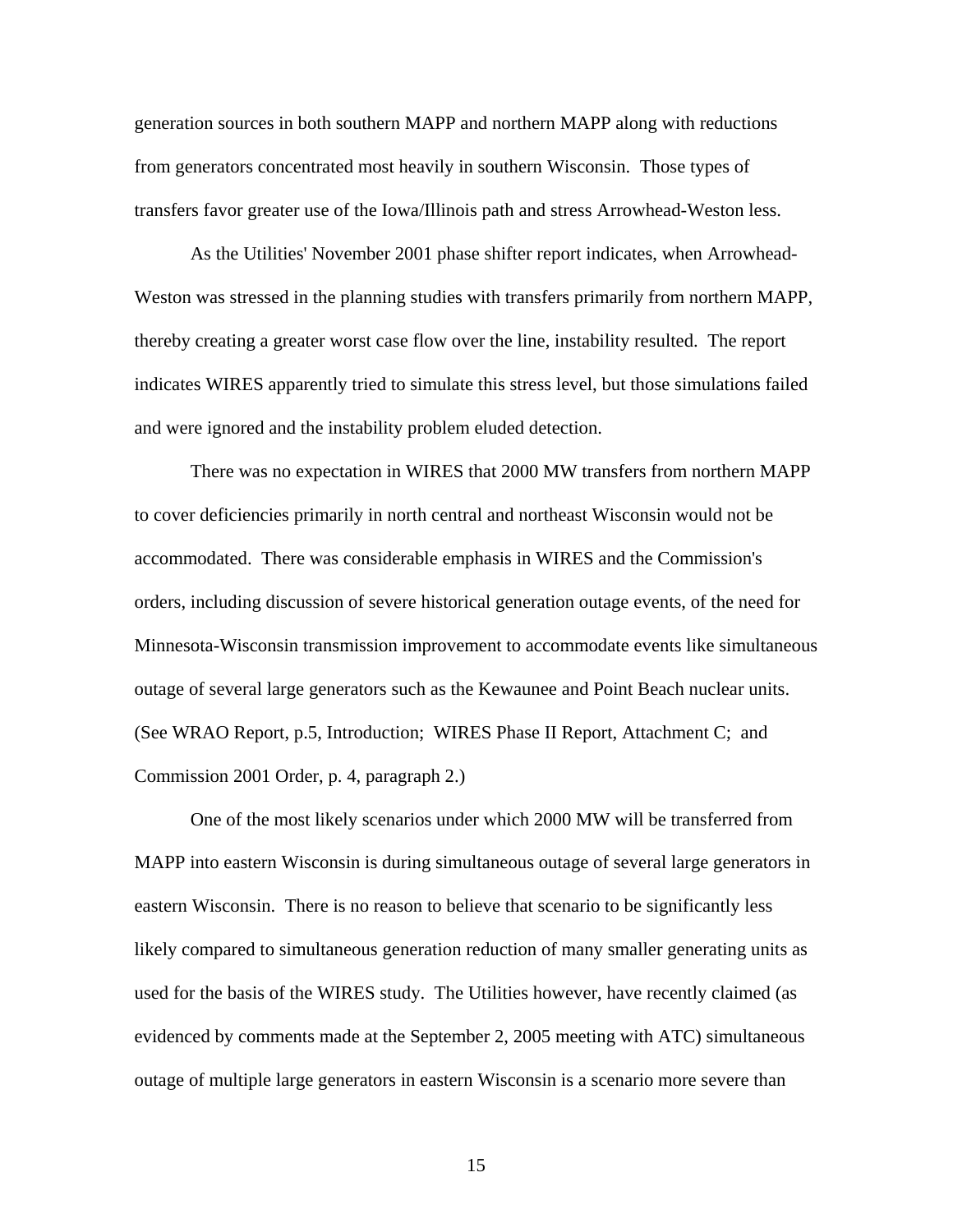will be accommodated by Arrowhead-Weston, thereby saying a 2000 MW transfer will be restricted to something lower should that scenario occur and pose a risk of instability on Arrowhead-Weston. This attempt at simply narrowing the project goals allows the Utilities to conveniently claim the worst case flow over Arrowhead-Weston is now anticipated to be low enough such that instability will not occur, dismissing the mistakes in the original project design.

It is not logical that the Utilities would plan to back off from a 2000 MW transfer under the condition of having several large generating units off at the same time. It is likely there would be insufficient other generation to back up the large unit outages and that is a reason for needing to import as much as 2000 MW in the first place.

One of the multiple unit generating unit outage scenarios of great concern with respect to that scenario's effect on creating a high flow level over Arrowhead-Weston and then instability following a K-E-A outage, is the simultaneous outage of Weston Unit #3 and Weston Unit #4. The MVAR reactive power output from these units is a key factor in maintaining stability with the flawed Arrowhead-Weston line. If the flaw remains intact, it is very likely 2000 MW transfers must be restricted whenever both of these units are out of service.

### **VIII. Arrowhead-Weston Will Be Put Into Service as an Overstressed Line**

The thermal rating of Arrowhead-Weston will be 1400 MVA, which will allow for over 1000 MW of emergency line flow. The 40-year-old K-E-A 345 kV line is capable of 1000 MW of flow in an emergency and has already experienced flows at that level. The WIRES study shows that the K-E-A line will actually carry a flow near that level when called upon to back up an outage of the Arrowhead-Weston line with a 2000 MW transfer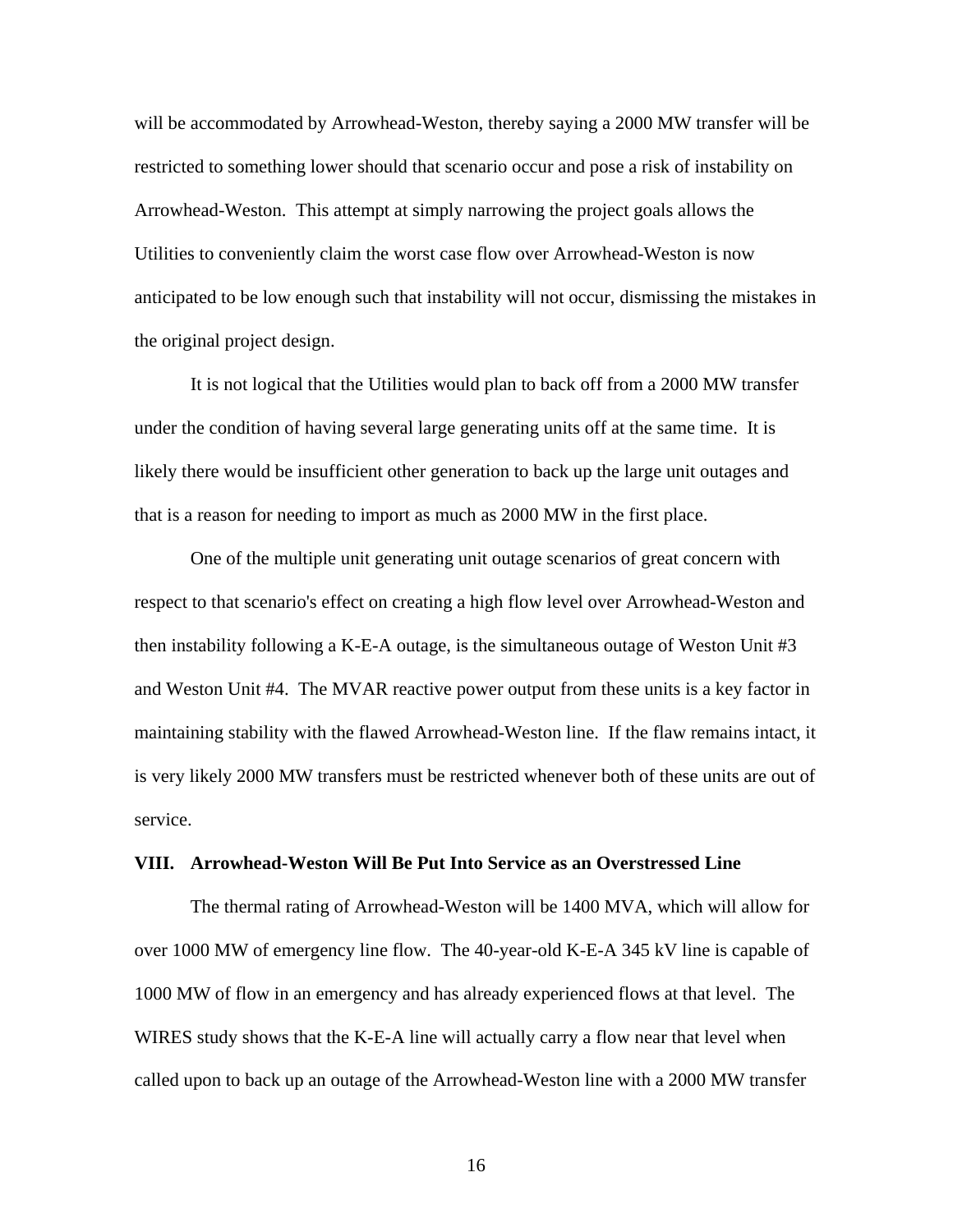in place. On the other hand, Arrowhead-Weston will experience instability somewhere in the 700-750 MW flow range as acknowledged by the Utilities and proven by a simple textbook calculation. It is likely that running proper computer dynamics simulations will show that connecting Arrowhead-Weston through the lower voltage 230 kV lines will further lower the stability limit to the 600-700 MW range. The planned use of a phase shifter to restrict flow over Arrowhead-Weston will itself drop maximum allowed flow to under 700 MW.

These restrictions give Arrowhead-Weston the characteristics of a congested, overstressed line. These are the characteristics of a line in need of reinforcement, not a new line intending to provide major reinforcement, and conflict with the Commission's finding that the project should "mitigate congestion loadings on the existing MAPP-WUMS interface (Commission 2003 Order, p.22, section 9, paragraph 2).

## **IX. The Arpin Phase Angle Problem Associated With Potential Weston Generator Shaft Damage Has Not Been Resolved**

While the WIRES study emphasized the critical nature of eliminating the problem of damaging the Weston generator shafts following reclosure of an outaged K-E-A line, it concluded Arrowhead-Weston would provide only less than a 10 percent improvement to the stress level imposed on the generators. CUB argued in the 2003 hearing this was not a sufficient resolution to the problem and would still leave the Weston generators vulnerable. It is the Utilities' narrowed view of conditions under which a 2000 MW Minnesota-to-Wisconsin transfer will be acceptable that also limits their understanding of the severity of shaft stress following K-E-A reclosure. If transfers under the conditions contemplated in WIRES are expected, it is very likely this problem will remain and will result in continued application of operating guides, including a guide to limit certain 2000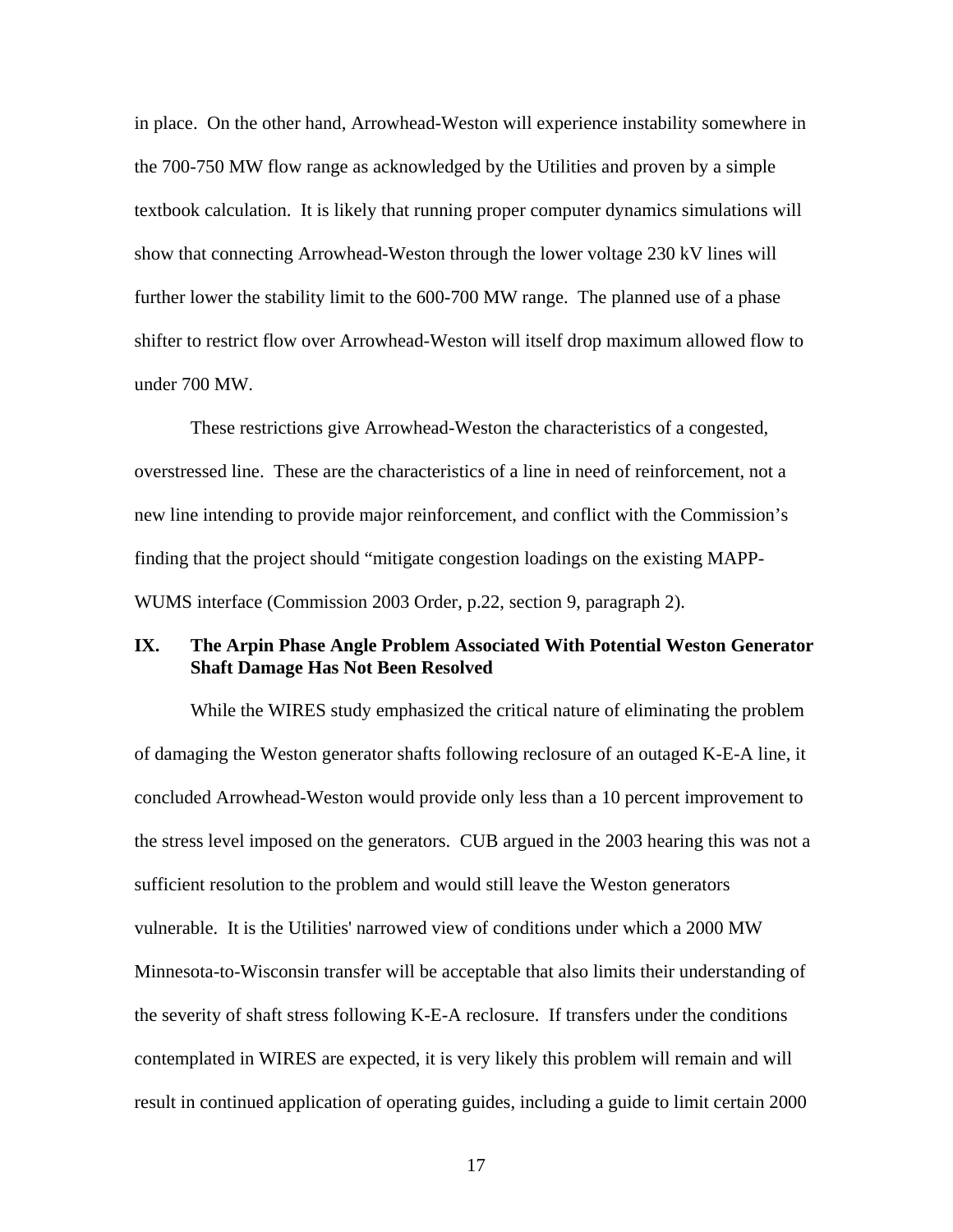MW transfers. Any such Arpin operating guide having a high likelihood of still needing to be applied is not consistent with the Commission's orders. (Commission 2001 Order p.19, section 2, paragraph 2; 2001 Order p. 30, last paragraph; 2003 Order, p. 22, section 9, paragraph 2.)

Furthermore, the WIRES conclusion with respect to resolving the Arpin phase angle problem was based on incomplete information. By failing to understand that its computer simulations had detected voltage instability in the design of Arrowhead-Weston and therefore disregarding the true meaning of that part of the analysis, WIRES did not thoroughly simulate the Arpin phase angle problem and drew an erroneous conclusion that the problem had been resolved. Flow levels across Arrowhead-Weston that would trigger instability would result in larger open-line phase angles across the outaged K-E-A line and very likely, greater line-reclosure shaft stress at the Weston generators than concluded in WIRES.

A related concern not yet addressed and resolved is the effect of the Utilities' phase shifter solution on the shaft stress issue. At critical times when the phase shifter is used to restrict flow over Arrowhead-Weston in an attempt to avoid instability for a K-E-A outage, the action of the phase shifter to divert more flow onto the Iowa/Illinois path increases the overall voltage phase angle between Duluth and Weston. This also increases the phase angle across the open K-E-A line and is therefore likely to aggravate the shaft stress problem.

The Utilities now say (based upon comments at the September 2, 2005 meeting with ATC) the installation of the new Weston Unit #4 generator currently under construction has been shown to have a dampening effect on the shaft stress problem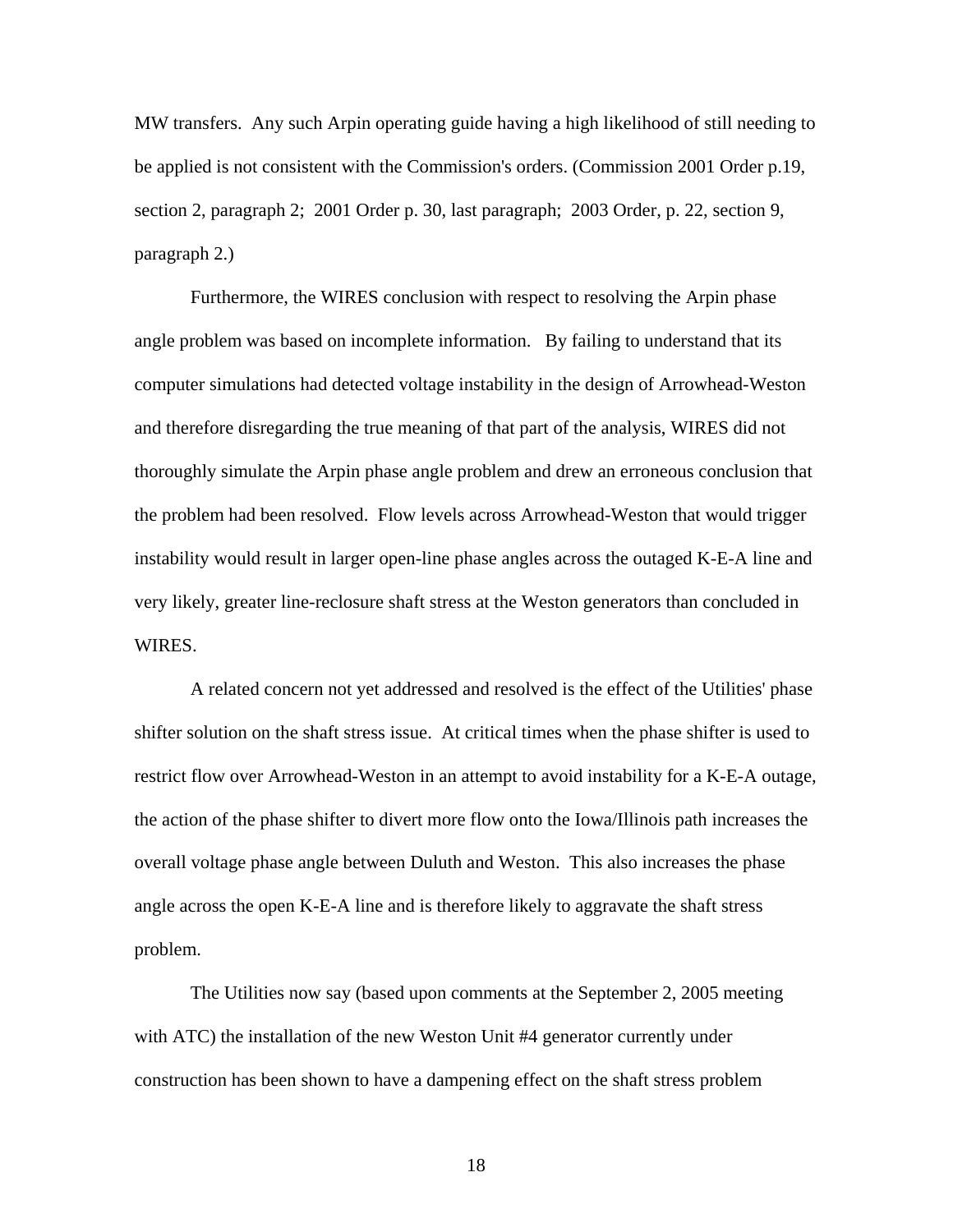because of that unit's greater mechanical inertia. That may be the case when Unit #4 is on line. However, when Unit #4 is out of service the situation with Unit #3 still on line reverts back to the original unresolved problem. The Utilities would need to plan to restrict 2000 MW transfers when Weston #4 is off, an action inconsistent with the goals of WIRES and the Commission's orders expecting that the maximum 2000 MW can be transferred to cover generator outages.

## **X. The Voltage Instability Flaw Violates NERC Planning Standards**

The Utilities November 2001 draft phase shifter report says the voltage instability problem with Arrowhead-Weston violated MAPP reliability rules, and given that MAPP is a regional council within NERC, also violated NERC planning standards. The planning standards in question are those which require no single contingency line outage to result in system instability. The Utilities insist that no NERC planning standards are currently being violated given their position that the proposed phase shifter solution will restrict line flow to avoid instability. However, the lack of a proper computer dynamics simulation to verify the phase shifter's ability to prevent instability leaves that issue unresolved. And with the instability flaw still intact in the line's design, NERC planning standards are currently being violated.

This issue was presented to NERC in February, 2005 by LETC in the form of a 16 page violation report describing in detail the specifics of the Arrowhead-Weston project, the mistakes made in its planning, and a request to urge NERC to investigate the matter to confirm that standards were violated and that compliance should be enforced against the responsible companies constructing the line. NERC had just issued its own 14-point recommendations in response to the August 14, 2003 blackout saying it would be willing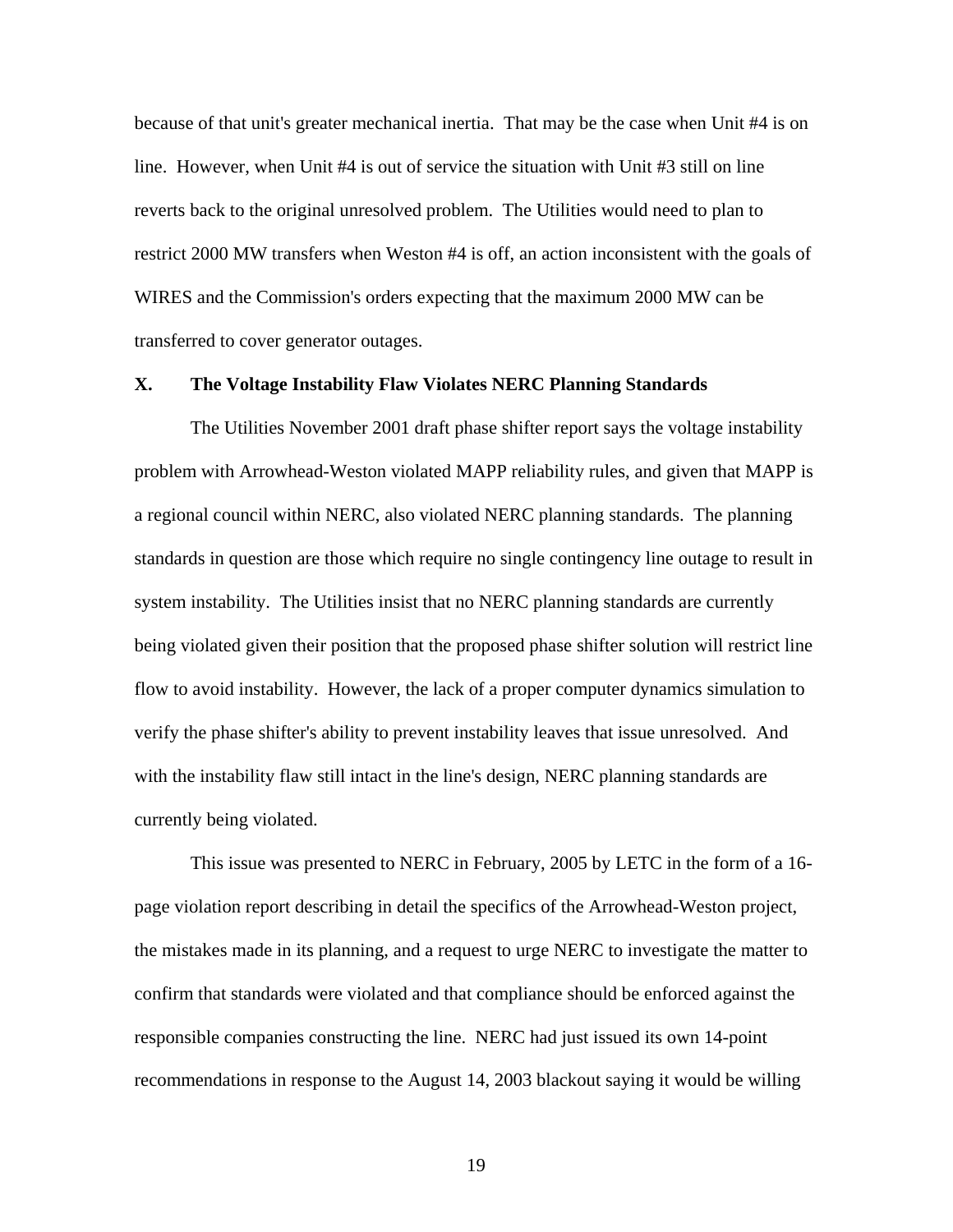to receive specific information on all violations of NERC standards so it could obtain full compliance with all standards. The recommendations convey a strong message that NERC is committed to maintaining very high standards of quality and integrity in the planning, engineering, and decision making for new transmission facilities to minimize the potential for any future devastating blackouts.

NERC quickly dismissed the complaint without investigation, relying on statements from its regions (MAPP and MAIN) and the Utilities (particularly American Transmission Company) that no violation of standards occurred. Given that NERC is apparently positioning itself to be the organization that will be given federal authority in the near future to enforce mandatory compliance of reliability standards, this was a prime opportunity for NERC to demonstrate its promise to that end. NERC instead backed away and failed to uphold its own stated commitment to ".......increase public confidence that the reliability of the North American bulk electric system is being protected." In addition, in spite of NERC being the country's leading overseer of transmission reliability, NERC abdicated its authority by saying the Wisconsin Commission is the proper forum in which to take up this reliability issue. Violation of NERC planning standards is inconsistent with the goals of WIRES and the Commission's orders.

### **XI. The Commission is Urged to Act**

Arrowhead-Weston is being constructed as a flawed project resulting from several failures in engineering planning and design on the part of the Utilities, including: failure to initially test for and detect a voltage instability characteristic in the line's electrical design, failure to understand that connecting Arrowhead-Weston to the 345 kV grid in Minnesota through lower voltage 230 kV lines will further aggravate the voltage instability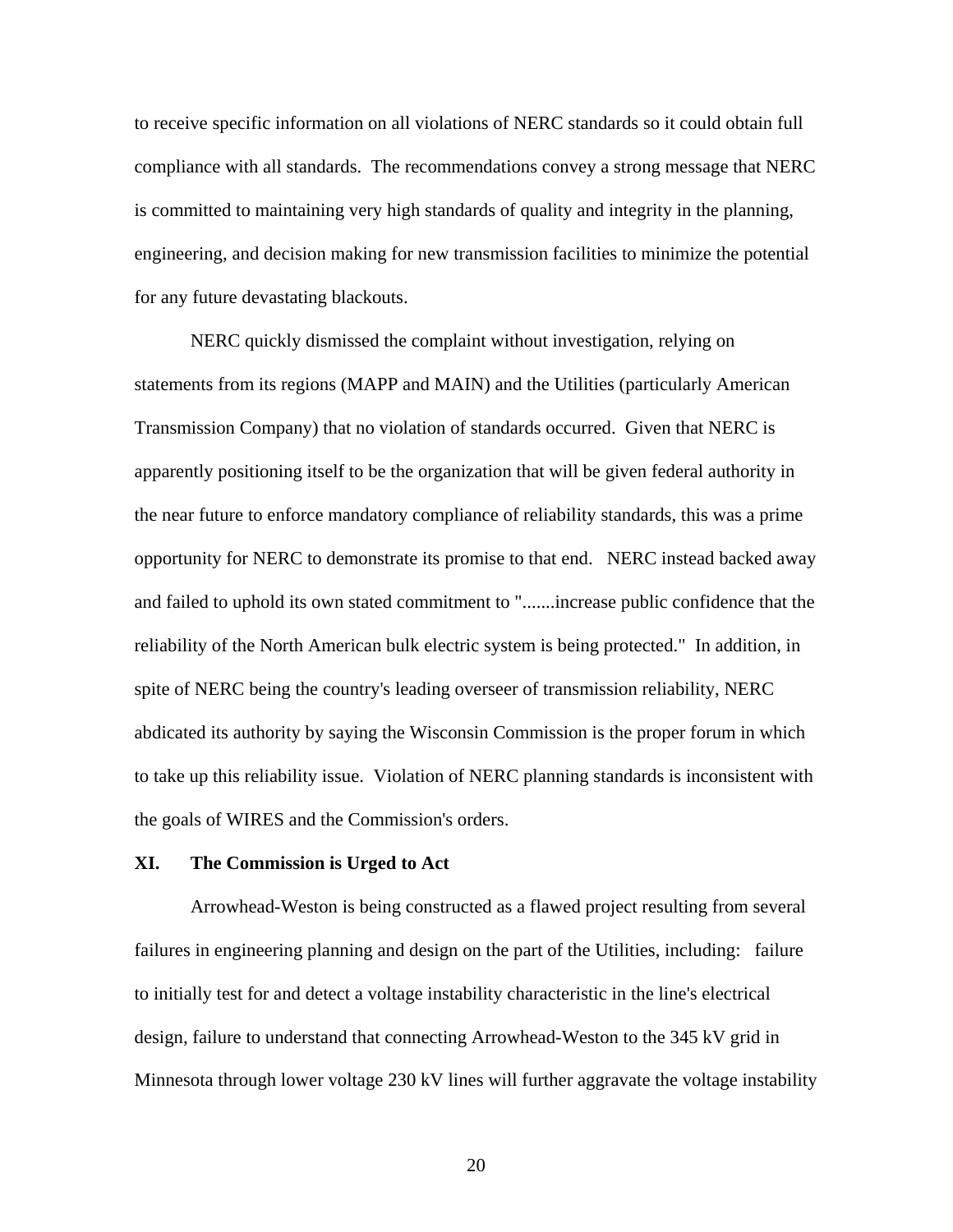characteristic, failure in proposing a phase shifter solution to compensate for the voltage instability characteristic without ever performing the required computer dynamics analysis to verify that solution will work, and failure to investigate industry-standard alternatives for eliminating any voltage instability characteristic from the project design. The flawed project continues to violate NERC planning standards.

Furthermore, the Utilities have narrowed other project expectations established by WIRES and the Commission orders, including: restricting some conditions of generation outages under which the full 2000 MW maximum power will be transferred, not providing a new line as capable as the existing line it is primarily intended to back up, restricting flow on the line and thereby creating a new line already overstressed at installation, causing new operating guides to be required when the intent was to eliminate operating guides, planning to operate near security limits, not eliminating the Weston generator shaft damage problem, and creating an expanded reliance on the Iowa/Illinois parallel 345 kV path.

These actions are out of line with national initiatives to advance the quality of transmission planning and will result in an Arrowhead-Weston line which will create a very significant detraction to system reliability improvement. Should the Commission decide not to investigate these concerns, there will be a high risk to Wisconsin consumers that system instability will occur in the future along with possible blackouts. The Commission is also urged to not reopen a hearing for this project just for the purpose of simply redefining the scope and expectation of what the new line should be capable of providing in order to accept the planning and design mistakes made by the Utilities. Instead, the flaws need to be eliminated and compliance with previous orders in this case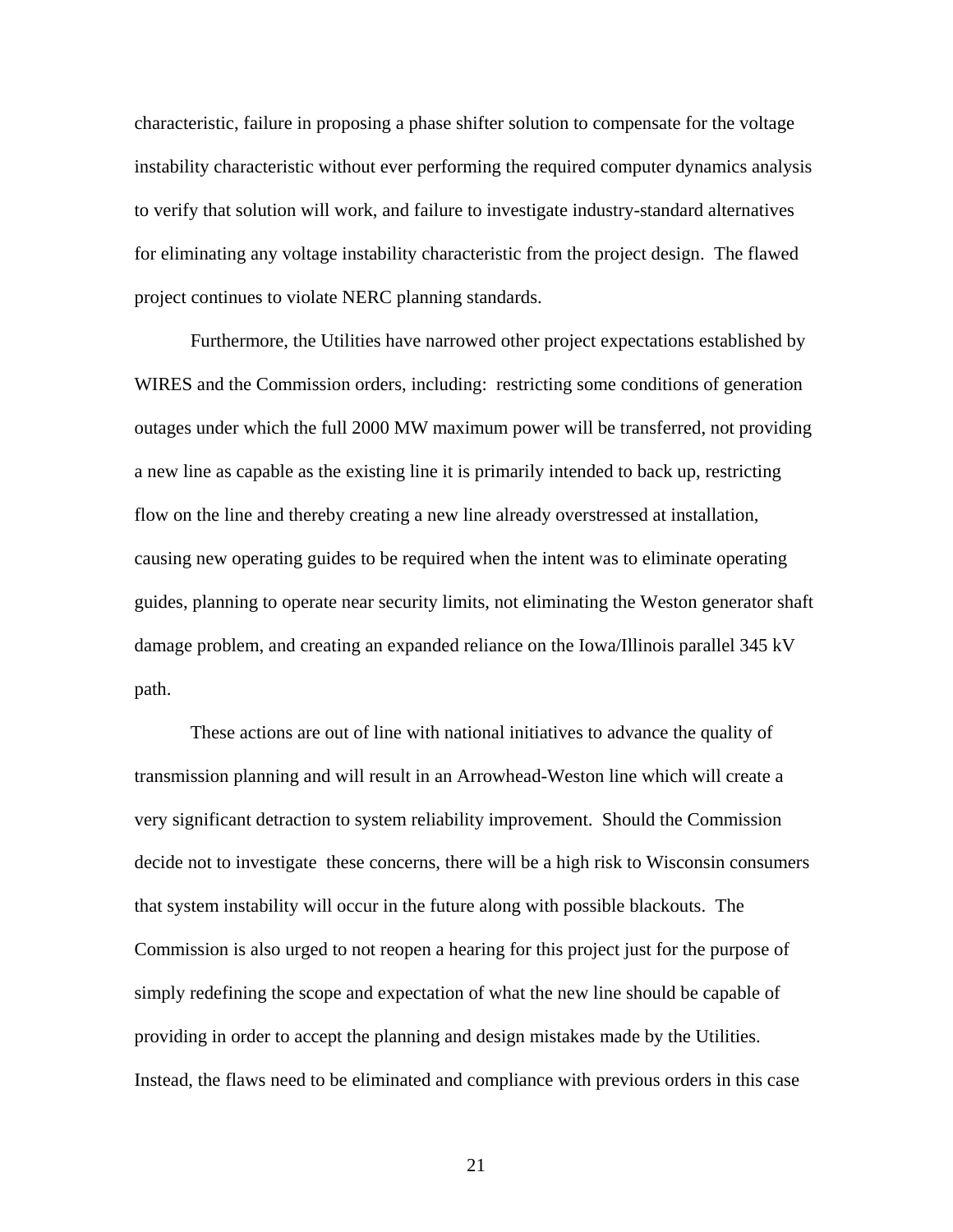need to be enforced. Anything less will erode public confidence that reliability of the bulk electric system is being protected and is not in the best interest of electric consumers and the public in Wisconsin.

Dated this 16th day of May, 2006

By:

Respectfully submitted,

L.E. Thiele Consulting

Jarry E. Thiele

On Behalf of the Citizens Utility Board

2785 Otto Ct. Green Bay, WI 54313-5827 (920) 499-8108 Email: ethiele@netnet.net www.LEThieleConsulting.com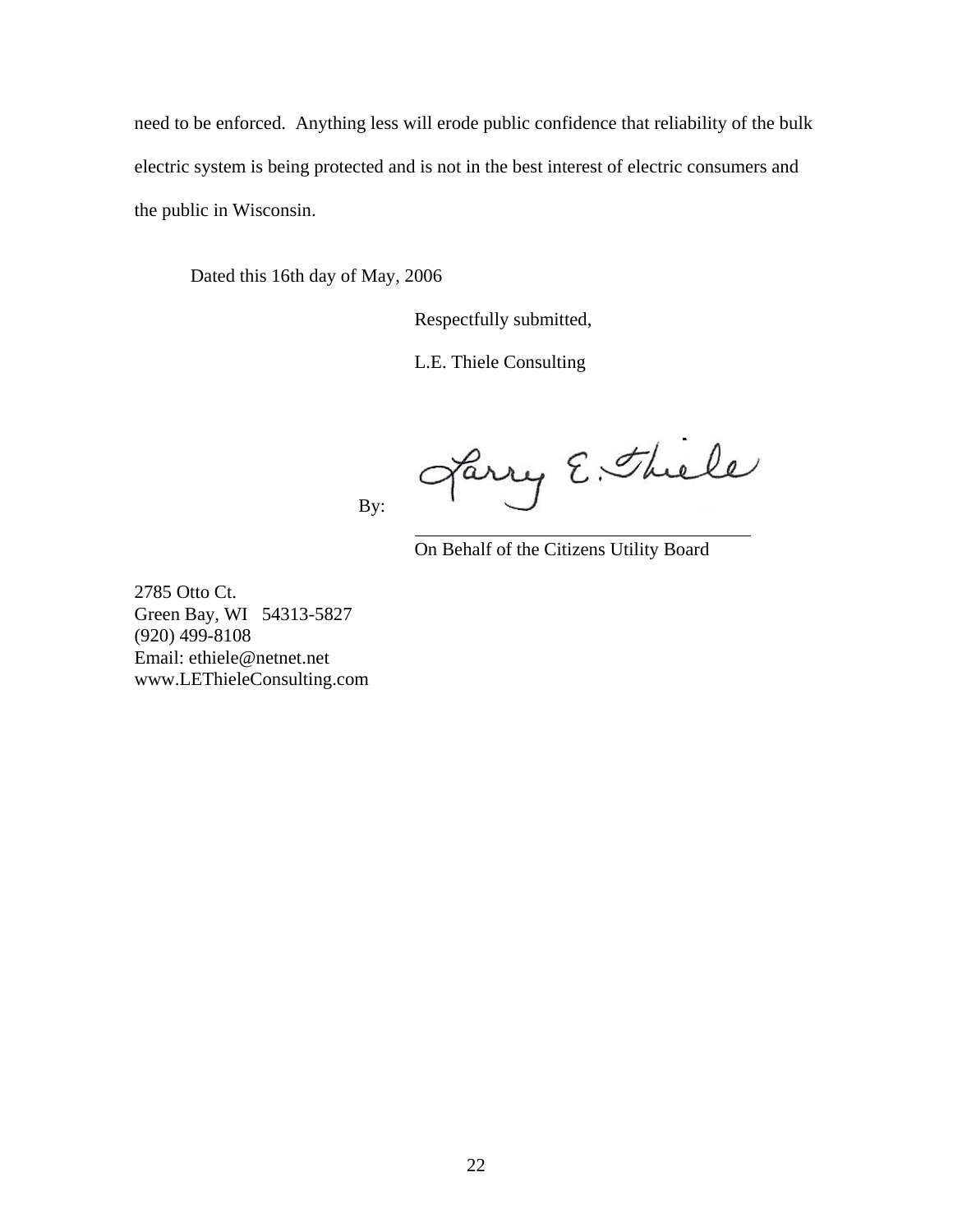September 26, 2005



Don Morrow American Transmission Company N19 W23993 Ridgeview Parkway West P.O. Box 47 Waukesha, WI 53187

Dear Mr. Morrow:

I'd like to thank you, Dale Burmester, and Mike Marz for meeting with me and Larry Thiele on September 2, 2005 to review Larry's concerns regarding the Arrowhead-Weston project. While the meeting was very helpful to our understanding of ATC's position, two issues raised enough further concern to prompt this letter.

First, we are confused by your discussion of not considering simultaneous unexpected outages of multiple large generating units in eastern Wisconsin when formulating a worst case scenario for which to test the effectiveness of the phase shifter in preventing instability following outage of the King-EauClaire-Arpin line. This was one of the major drivers for the project as emphasized in WIRES. If you are prepared to back off from a 2000 MW MAPP-to-WUMS transfer in such cases if it becomes apparent that the phase shifter may not prevent instability, how does that satisfy the original intent of the project?

Second, ATC has apparently not performed any dynamics stability study to specifically analyze the potential for system instability with the phase shifter in place during the transient disturbance immediately following outage of K-E-A with a 2000 MW transfer in place, nor any other stability studies specifically testing the effectiveness of the phase shifter. What is your plan for conducting such studies?

Both of these issues speak to two of our greatest concerns at this point: that ATC has not brought forward appropriate information proving that the phase shifter will reliably compensate for the instability characteristic in Arrowhead-Weston; and that numerous changes have been made to the project so that it no longer will perform as intended by WIRES and the Commission order.

CUB remains concerned about the performance of this line if and when it is placed into service. Your response to these concerns would be most appreciated.

Sincerely. Train Higher Charlie Higley

**Executive Director** 

16 N. Carroll St., Suite 720 • Madison, WI 53703 • 608.251.3322 • fax 608.251.7609 e-mail: staff@wiscub.org · website: www.wiscub.org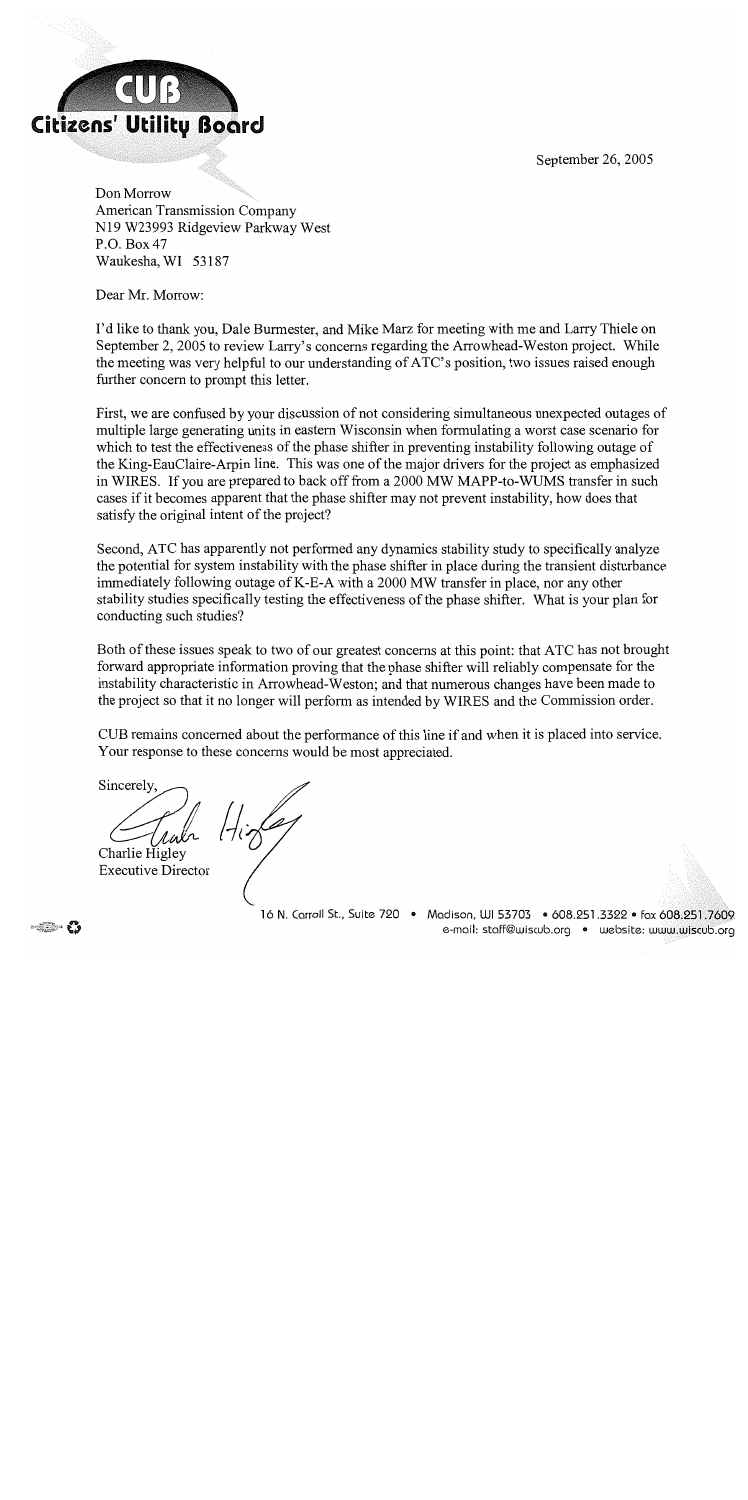

MAILING ADDRESS: P.O. BOX 47 . WAUKESHA, WI 53187-0047 STREET ADDRESS: N19 W23993 RIDGEVIEW PARKWAY WEST . WAUKESHA, WI 53188-1000 262-506-6700 = Toll Free: 866-899-3204 = Fax: 262-506-6710 = www.atclic.com

October 19, 2005

Charlie Higley. Citizens' Utility Board 16 N. Carroll St., Suite 170 Madison, WI 53703

Dear Mr. Higley,

It was our pleasure to meet with you and Mr. Larry Thiele on September 2, 2005 to discuss our Arrowhead - Weston 345kV project. Following that meeting, you sent a letter dated September 26, 2005 raising two follow-up questions about this project. Following are ATC's answers to these questions:

Answer to Question 1: This question implies that Arrowhead -Weston should satisfy undefined conditions that would involve an unspecified number of simultaneous contingencies. The straightforward answer is that ATC cannot warrant that this, or any other project, will achieve design goals beyond the design conditions.

ATC follows specific planning criteria when planning the electric transmission system. Our planning criteria are summarized in the ATC 10-Year Assessment, and may be found at: http://www.atc10yearplan.com/PF7a.shtml . These criteria establish the number of credible, simultaneous contingencies that should considered when studying the system. No project is ever developed to satisfy a large, but unspecified, number of simultaneous outages. Instead, projects are evaluated assuming 1 or 2 simultaneous contingencies (often referred to as "N-1" or "N-2", respectively). If a transmission owner develops projects using a greater than N-1 criterion, they may be open to an accusation of over building the transmission system. (Note: there may be good reasons to go beyond N-1 or N-2, but it is situation dependent.)

In addition to the planning criteria, a project is designed to achieve specific objectives. The Arrowhead-Weston project is designed to achieve an import capability of 2000/2000/3000 (i.e., 2,000 MWs maximum for the South alone/2,000 MWs maximum from the West alone/3,000 MWs maximum combined between both South and West) while withstanding an N-1 contingency outage. This was the objective of the WIRES analysis. Since the case used to simulate an import of up to 3,000 MW has to presume some level of capacity deficiency in the ATC footprint, the analysis is predicated on the loss of some generators. In some ways, this deficiency creates a stressed transmission system to start with and some would argue that this is already an N-1 state. Please note,